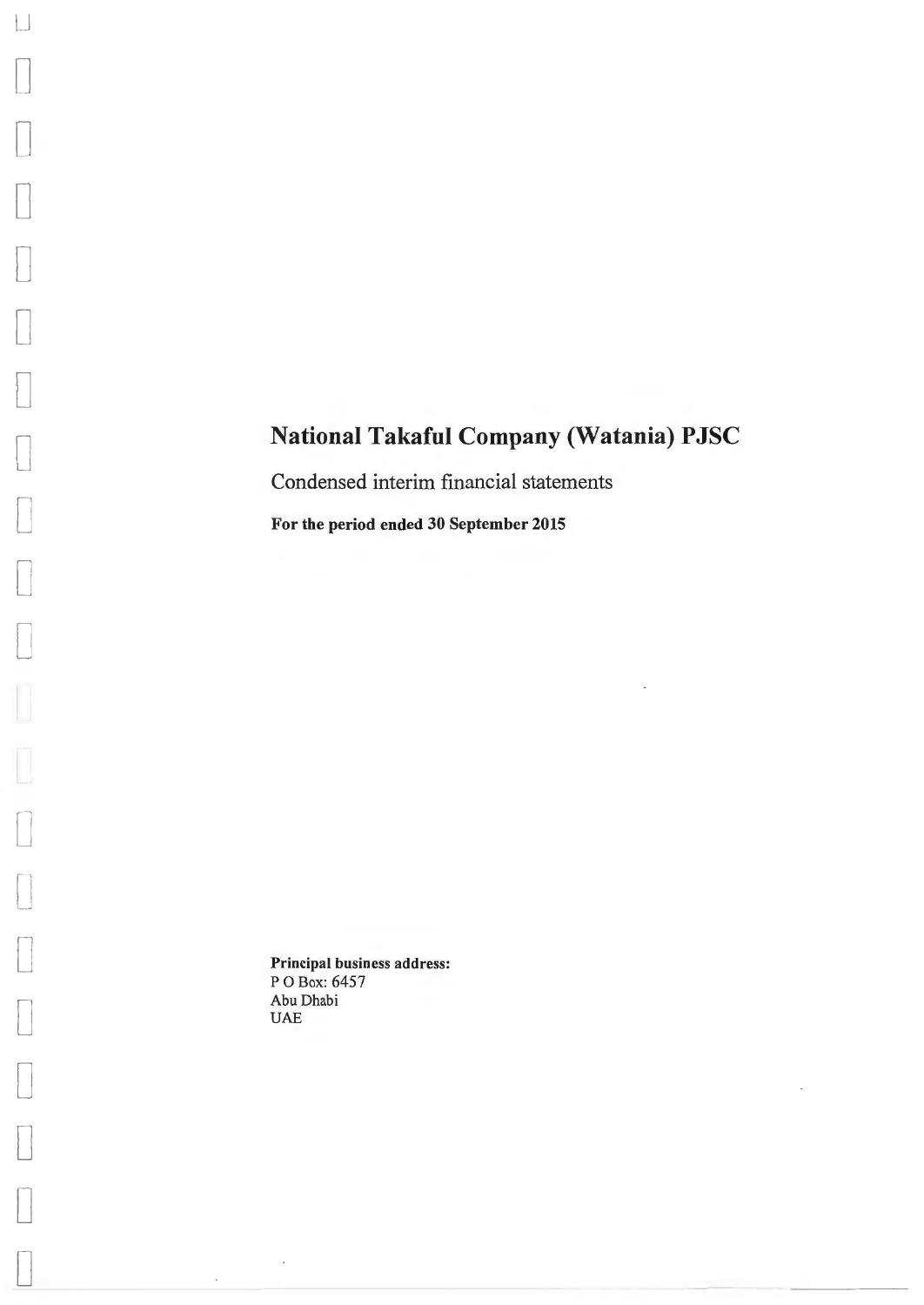## Condensed interim financial statements

### *Contents*

 $\begin{bmatrix} \phantom{-} \\ \phantom{-} \\ \phantom{-} \end{bmatrix}$ 

L

 $\begin{array}{c} \begin{array}{ccc} \begin{array}{ccc} \end{array} & \end{array} & \begin{array}{ccc} \end{array} & \begin{array}{ccc} \end{array} & \end{array} \end{array}$ 

 $\begin{bmatrix} \phantom{-} \\ \phantom{-} \end{bmatrix}$ 

 $\left\lfloor \frac{1}{2} \right\rfloor$ 

 $\begin{bmatrix} 1 & 1 & 1 \\ 1 & 1 & 1 \\ 1 & 1 & 1 \end{bmatrix}$ 

| Management discussion and analysis                                                   | 1 |
|--------------------------------------------------------------------------------------|---|
| Independent auditors' report on the review of condensed interim financial statements | 2 |
| Condensed interim statement of financial position                                    | 3 |
| Condensed interim statement of profit or loss and other comprehensive income         | 4 |
| Condensed interim statement of changes in shareholders' equity                       | 5 |
| Condensed interim statement of cash flows                                            | 6 |
| Notes to the condensed interim financial statements                                  | 7 |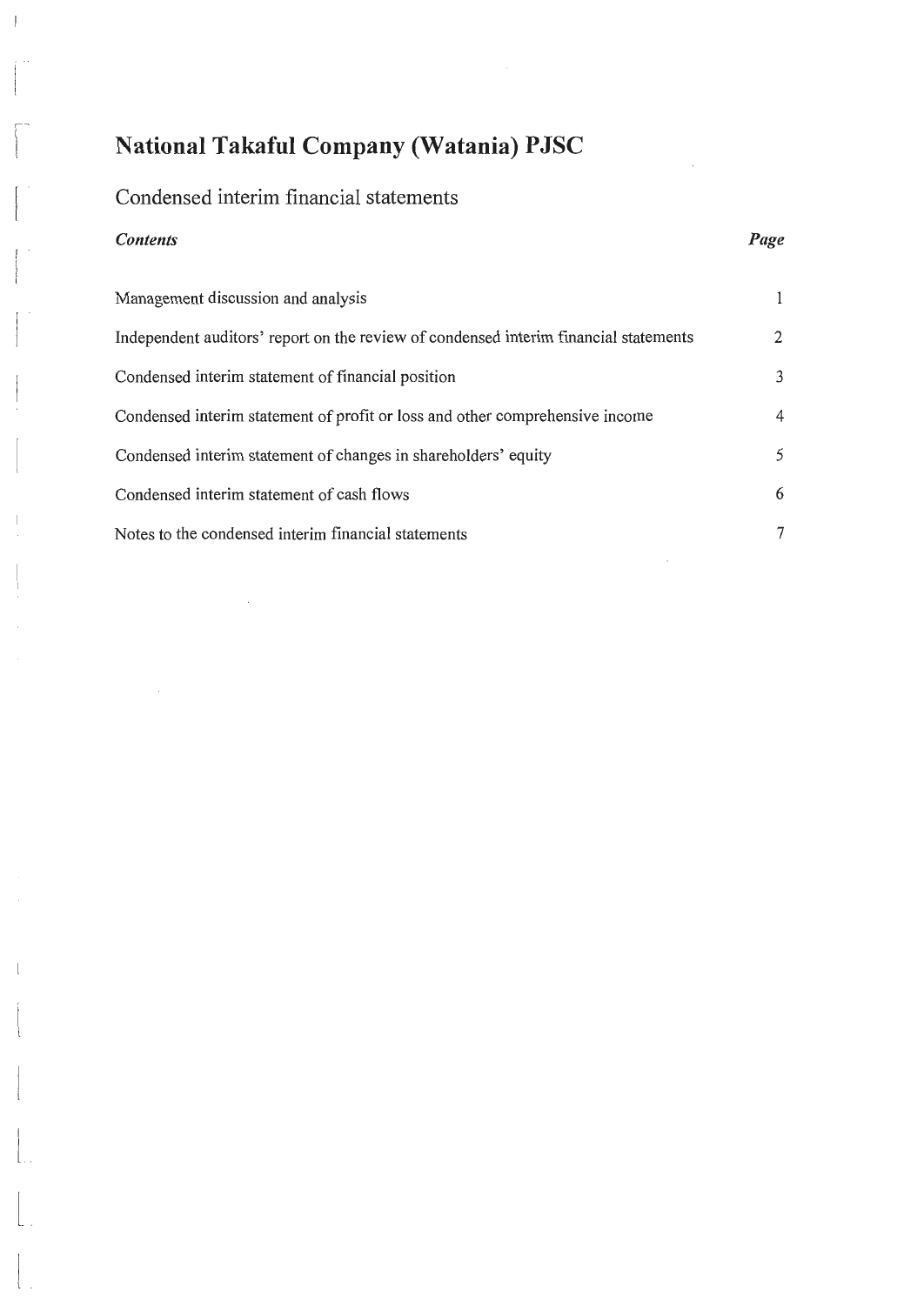

 $\vert$ 

 $\begin{bmatrix} 1 & 1 \\ 1 & 1 \end{bmatrix}$ 

 $\sqrt{2}$ 

 $\begin{bmatrix} 1 & 1 \\ 1 & 1 \end{bmatrix}$ 

 $\begin{bmatrix} 1 & 1 \\ 1 & 1 \end{bmatrix}$ 

 $\begin{bmatrix} 1 & 1 \\ 1 & 1 \end{bmatrix}$ 

l~

 $\frac{1}{2}$ 

 $\mathbb{L}$ 

 $\overline{\mathbf{u}}$ 

 $\left( \begin{array}{cc} 0 & 0 \\ 0 & 0 \end{array} \right)$ 

 $\begin{bmatrix} 1 & 0 & 0 \\ 0 & 0 & 0 \\ 0 & 0 & 0 \\ 0 & 0 & 0 \\ 0 & 0 & 0 \\ 0 & 0 & 0 \\ 0 & 0 & 0 \\ 0 & 0 & 0 \\ 0 & 0 & 0 \\ 0 & 0 & 0 \\ 0 & 0 & 0 \\ 0 & 0 & 0 \\ 0 & 0 & 0 \\ 0 & 0 & 0 & 0 \\ 0 & 0 & 0 & 0 \\ 0 & 0 & 0 & 0 \\ 0 & 0 & 0 & 0 & 0 \\ 0 & 0 & 0 & 0 & 0 \\ 0 & 0 & 0 & 0 & 0 \\ 0 & 0 & 0 & 0 & 0 \\$ 

 $\begin{bmatrix} 1 & 1 \\ 1 & 1 \end{bmatrix}$ 

### MANAGEMENT DISCUSSION AND ANALYSIS FOR THE PERIOD ENDED SEPT 30, 2015

Watania Management would like to present the following financial analysis to its stakeholders for the reviewed Financial Statements pertaining to period ended September 30, 2015:

- Gross Takaful Contributions for the nine months amounted to AED 192.5 million depicting an increase of 24% over the same period last year. The above increase has resulted in net earned contribution of AED 87.08 million for the current period which is 57% higher against AED 55.64 million for same period last year
- The net incurred claims for the period stood at AED 77.94 million as compared to AED 40.63 million last year. The incurred loss ratio of 90% for the current period is mainly due to bad underwriting results from the motor business
- Net commission and other underwriting expenses for the period amounted to AED 18.21 million as compared to AED 10.12 million in 2014. The increase is due to increase in business activity and recording of excess of loss premiums
- Total administrative and general expenses amounted to AED 23.67 million as compared to AED 20.23 million for 2014, showing upward trend of 16% which is mainly linked with office maintenance expenses and staff costs
- Net investment income stood at AED 5.2 million in comparison with AED 16.4 million last year showing an adverse variation of 68%. It is critical to keep in mind that last year's investment income was exceptional due to bullish equity market performance in the whole region, whereas this year the equity markets have been quite volatile due to the various challenges facing the region
- As a result of the factors explained above and after accounting for takaful fund deficit of AED 34.39 million Watania is showing a loss of AED 27.51 million as against the profit of AED 1.05 million for the same period last year
- Even though the business conditions still are very challenging at the moment, however the management feels confident that Watania's total assets of AED 415.58 million especially its cash and investments assets are effectively deployed under diversified classes to ensure that Watania's future operational requirements will continue to be met
- Cash and cash equivalents as of September 30, 2015 amounted to AED 18.17 million as against AED 24.08 million last year
- Takaful contract liabilities at the period end reached AED 254.84 million as against AED 167.53 million in December 2014, mainly due to increase in business volumes and activity levels
- Shareholders' equity as at September 30, 2015 stood at AED 92.65 million as against last reported figure of AED 120.18 million
- Basic and diluted loss per share for the current period is AED 0.18 as opposed to earning of AED 0.01 per share for September 2014

Acting Chief Executive Officer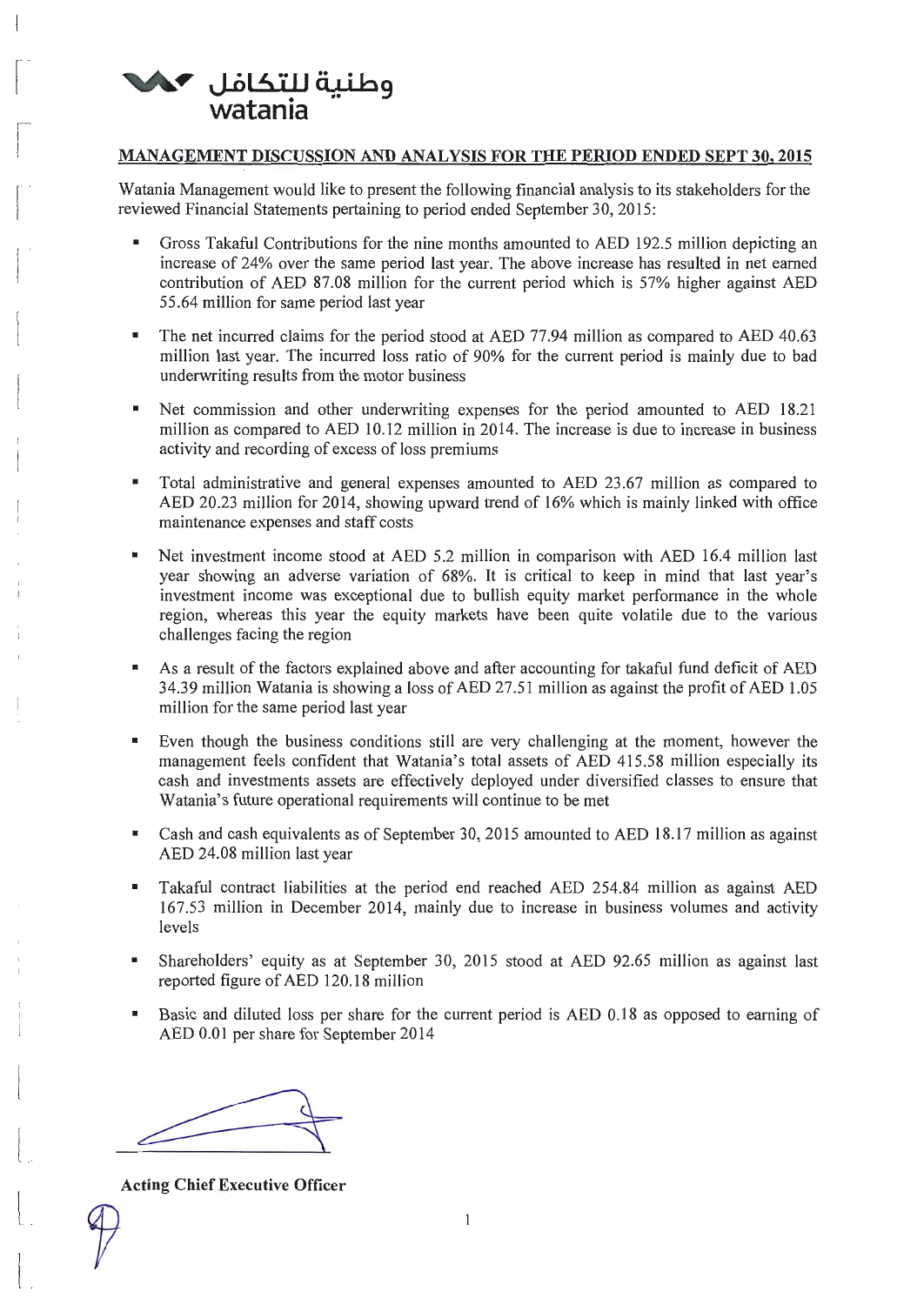

 $\mathbf{l}$ 

 $\sqrt{2}$ 

 $\begin{bmatrix} 1 \\ 1 \end{bmatrix}$ 

 $\begin{bmatrix} \phantom{-} & \phantom{-} \\ \phantom{-} & \phantom{-} \\ \phantom{-} & \phantom{-} \end{bmatrix}$ 

 $\begin{bmatrix} 1 \\ 1 \end{bmatrix}$ 

i<br>H

L

t<br>Lista

t<br>Linda<br>Linda

 $\begin{array}{ccc} \hline \end{array}$ 

 $\begin{bmatrix} 1 & 0 \\ 0 & 1 \end{bmatrix}$ 

 $\begin{bmatrix} 1 & 1 \\ 1 & 1 \end{bmatrix}$ 

 $\begin{bmatrix} 1 & 1 \\ 1 & 1 \end{bmatrix}$ 

I  $\frac{1}{L}$  KPMG Lower Gulf Limited P.O. Box 7613 Abu Dhabi United Arab Emirates

### Independent Auditors' Report on the Review of Condensed Interim Financial Statements

The Shareholders National Takaful Company (Watania) PJSC

### *Introduction*

We have reviewed the accompanying 30 September 2015 condensed interim financial statements of National Takaful Company (Watania) PJSC (the "Company"), which comprises:

- the condensed interim statement of financial position as at 30 September 2015;
- the condensed interim statement of profit or loss and other comprehensive income for the three month and nine month periods ended 30 September 2015;
- the condensed interim statement of changes in shareholders' equity for the nine month period ended 30 September 2015;
- the condensed interim statement of cash flows for the nine month period ended 30 September 2015;and
- notes to the condensed interim financial statements.

The Board of Directors is responsible for the preparation and presentation of these condensed interim financial statements in accordance with IAS 34, 'Interim Financial Reporting'. Our responsibility is to express a conclusion on this condensed interim financial statements based on our review.

### *Scope of Review*

We conducted our review in accordance with the International Standard on Review Engagements 2410, "Review oflnterim Financial Information Performed by the Independent Auditor of the Entity". A review of interim financial information consists of making inquiries, primarily of persons responsible for financial and accounting matters, and applying analytical and other review procedures. A review is substantially less in scope than an audit conducted in accordance with International Standards on Auditing and consequently does not enable us to obtain assurance that we would become aware of all significant matters that might be identified in an audit. Accordingly, we do not express an audit opinion.

### *Conclusion*

Based on our review, nothing has come to our attention that causes us to believe that the accompanying 30 September 2015 condensed interim financial statements is not prepared, in all material respects, in accordance with IAS 34, 'Interim Financial Reporting'.

2 9 OCT **ZlllS** 

KPMG Lower Gulf Limited Munther Dajani Registration No.:268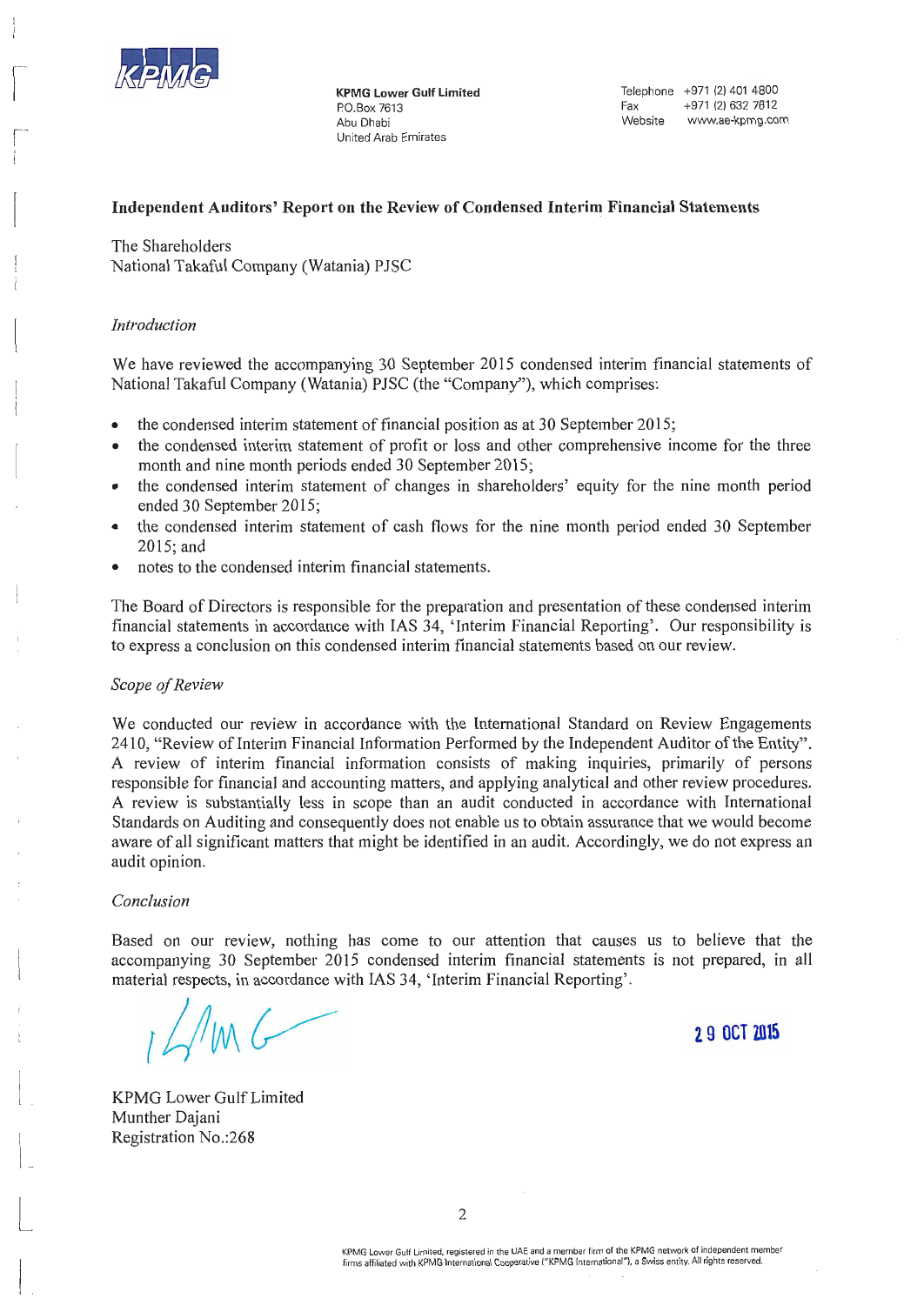### Condensed interim statement of financial position *As at*

 $\vert$ 

fl

 $\begin{bmatrix} 1 & 1 \\ 1 & 1 \end{bmatrix}$ 

 $\begin{bmatrix} 1 & 0 & 0 \\ 0 & 0 & 0 \\ 0 & 0 & 0 \\ 0 & 0 & 0 \\ 0 & 0 & 0 \\ 0 & 0 & 0 \\ 0 & 0 & 0 \\ 0 & 0 & 0 \\ 0 & 0 & 0 \\ 0 & 0 & 0 \\ 0 & 0 & 0 \\ 0 & 0 & 0 \\ 0 & 0 & 0 \\ 0 & 0 & 0 & 0 \\ 0 & 0 & 0 & 0 \\ 0 & 0 & 0 & 0 \\ 0 & 0 & 0 & 0 \\ 0 & 0 & 0 & 0 \\ 0 & 0 & 0 & 0 & 0 \\ 0 & 0 & 0 & 0 & 0 \\ 0 & 0 &$ 

 $\begin{pmatrix} 1 & 1 \\ 1 & 1 \end{pmatrix}$ 

 $\begin{bmatrix} 1 & 0 \\ 0 & 1 \end{bmatrix}$ 

 $\vert$ 

 $\begin{bmatrix} \phantom{-} \end{bmatrix}$ 

 $\left| \begin{array}{c} \hline \hline \hline \hline \hline \hline \end{array} \right|$ 

f<br>|<br>|

 $\frac{1}{2}$ 

r<br>|<br>|

 $\mathcal{L}$ 

 $\mathbb{R}$ 

 $\begin{array}{c} \begin{array}{ccc} \text{1} & \text{1} & \text{1} & \text{1} & \text{1} & \text{1} & \text{1} & \text{1} & \text{1} & \text{1} & \text{1} & \text{1} & \text{1} & \text{1} & \text{1} & \text{1} & \text{1} & \text{1} & \text{1} & \text{1} & \text{1} & \text{1} & \text{1} & \text{1} & \text{1} & \text{1} & \text{1} & \text{1} & \text{1} & \text{1} & \text{1} & \text{1} & \text{1} & \text{1} & \text$ 

 $\begin{bmatrix} \phantom{-} & \phantom{-} \\ \phantom{-} & \phantom{-} \end{bmatrix}$ 

|                                                                                   |      | (Unaudited)    | (Audited)   |
|-----------------------------------------------------------------------------------|------|----------------|-------------|
|                                                                                   |      | 30 September   | 31 December |
|                                                                                   |      | 2015           | 2014        |
|                                                                                   |      | <b>AED'000</b> | AED'000     |
|                                                                                   | Note |                |             |
| <b>Assets</b>                                                                     |      |                |             |
| Cash and cash equivalents                                                         | 5    | 18,170         | 24,075      |
| Financial assets carried at fair value through profit or loss                     | 6    | 67,780         | 111,897     |
| Available for sale financial assets                                               | 7    | 9,229          |             |
| Investment properties                                                             | 8    | 23,717         |             |
| Wakala deposits held with a bank                                                  |      | 2,071          | 10,491      |
| Takaful receivables                                                               |      | 105,205        | 62,874      |
| Statutory deposit                                                                 |      | 6,000          | 6,000       |
| Reinsurance and retakaful contract assets                                         | 9    | 160,577        | 112,084     |
| Advances, deposits and other assets                                               |      | 20,951         | 13,139      |
| Property and equipment                                                            |      | 1,878          | 2,817       |
| <b>Total assets</b>                                                               |      | 415,578        | 343,377     |
| Shareholders' equity, liabilities and policyholders' fund<br>Shareholders' equity |      |                |             |
| Share capital                                                                     | 10   | 150,000        | 150,000     |
| Fair value reserve                                                                |      | (19)           |             |
| <b>Accumulated losses</b>                                                         |      | (57, 327)      | (29, 817)   |
| Total shareholders' equity                                                        |      | 92,654         | 120,183     |
| Liabilities and policyholders' fund                                               |      |                |             |
| Policyholders' fund                                                               | 11   |                |             |
| Takaful contract liabilities                                                      | 9    | 254,842        | 167,531     |
| Payable to retakaful and brokers                                                  |      | 46,907         | 41,298      |
| Other liabilities                                                                 |      | 19,091         | 12,211      |
| Provision for end of service benefits                                             |      | 2,084          | 2,154       |
| Total liabilities and policyholders' fund                                         |      | 322,924        | 223,194     |
| Total shareholders' equity, liabilities and                                       |      |                |             |
| policyholders' fund                                                               |      | 415,578        | 343,377     |

These condensed interim financial statements were approved by the Board of Directors and signed on their behalf by the Chairman and Acting Chief Executive Officer on 29 0CT 2015 behalf by the Chairman and Acting Chief Executive Officer on

 $\exists$ lt,

*Chairman Acting Chief Executive Officer Acting Chief Executive Officer* 

The notes set out on pages 7 to 16 form an integral part of these condensed interim financial statements.

The independent auditors' report on the review of the condensed interim financial statements is set out on page 2.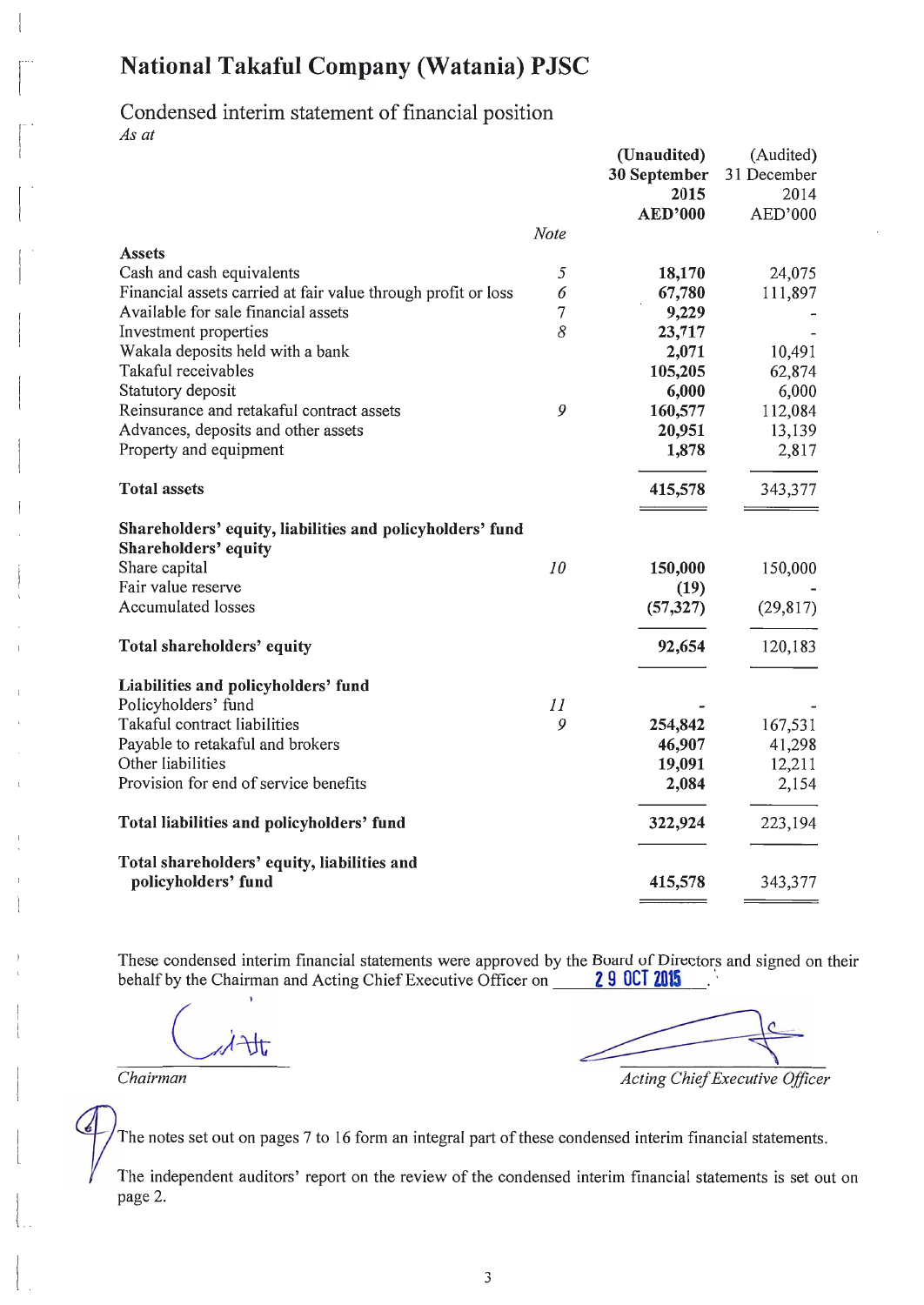Condensed interim statement of profit or loss and other comprehensive income

*For the period ended 30 September* 

 $\vert$ 

 $\begin{bmatrix} 1 & 1 \\ 1 & 1 \end{bmatrix}$ 

|                                                                                                                                                                |        |                                         | 3 months ended                        |                                          |                                            |  | 9 months ended |
|----------------------------------------------------------------------------------------------------------------------------------------------------------------|--------|-----------------------------------------|---------------------------------------|------------------------------------------|--------------------------------------------|--|----------------|
| Note                                                                                                                                                           |        | 2015<br><b>AED'000</b>                  | 2014<br>AED'000                       | 2015<br><b>AED'000</b>                   | 2014<br>AED'000                            |  |                |
| Attributable to the policyholders                                                                                                                              |        |                                         |                                       |                                          |                                            |  |                |
| Gross takaful contributions<br>13                                                                                                                              |        | 26,911                                  | 45,405                                | 192,492                                  | 155,455                                    |  |                |
| Contributions ceded to retakaful<br>13<br>and reinsurance companies                                                                                            |        | (13, 457)                               | (32, 896)                             | (85,205)                                 | (95, 161)                                  |  |                |
| Net takaful contributions<br>13                                                                                                                                |        | 13,454                                  | 12,509                                | 107,287                                  | 60,294                                     |  |                |
| Movement in unearned contributions<br>13                                                                                                                       |        | 13,487                                  | 5,004                                 | (20, 213)                                | (4,656)                                    |  |                |
| Net contribution earned                                                                                                                                        |        | 26,941                                  | 17,513                                | 87,074                                   | 55,638                                     |  |                |
| Gross claims paid<br>13                                                                                                                                        |        | (47, 862)                               | (25, 684)                             | (121, 713)                               | (69, 220)                                  |  |                |
| Movement in outstanding claims<br>and incurred but not reported claims<br>13                                                                                   |        | (19, 022)                               | (20, 273)                             | (40, 114)                                | (37,786)                                   |  |                |
| Gross claims incurred                                                                                                                                          |        | (66, 884)                               | (45, 957)                             | (161, 827)                               | (107,006)                                  |  |                |
| 13<br>Retakaful share of claims paid.<br>Movement in retakaful share of                                                                                        |        | 25,881                                  | 12,411                                | 62,384                                   | 35,162                                     |  |                |
| outstanding claims and retakaful share<br>of incurred but not reported claims<br>13                                                                            |        | 13,867                                  | 20,545                                | 21,507                                   | 31,212                                     |  |                |
| Gross claims recoverable from retakaful                                                                                                                        |        | 39,748                                  | 32,956                                | 83,891                                   | 66,374                                     |  |                |
| Net claims incurred                                                                                                                                            |        | (27, 136)                               | (13,001)                              | (77, 936)                                | (40, 632)                                  |  |                |
| Commission income / (reversal)                                                                                                                                 |        | 22                                      | (214)                                 | 2,808                                    | 1,992                                      |  |                |
| Commission expense                                                                                                                                             |        | (2, 857)                                | (2,173)                               | (9,186)                                  | (7, 492)                                   |  |                |
| 13<br>Net commission expense                                                                                                                                   |        | (2, 835)                                | (2, 387)                              | (6,378)                                  | (5,500)                                    |  |                |
| 13<br>Other underwriting expenses - net                                                                                                                        |        | (6, 344)                                | (1, 899)                              | (11, 826)                                | (4,622)                                    |  |                |
| Takaful income                                                                                                                                                 |        | (9, 374)                                | 226                                   | (9,066)                                  | 4,884                                      |  |                |
| Wakala fees                                                                                                                                                    | 13, 14 | (10, 831)                               | (8, 813)                              | (25, 324)                                | (22, 663)                                  |  |                |
| Deficit of takaful results for the period                                                                                                                      |        | (20, 205)                               | (8, 587)                              | (34,390)                                 | (17, 779)                                  |  |                |
| Attributable to the shareholders<br>Investment income<br>Wakala fees<br>General and administrative expenses<br>15<br>Deficit of takaful results for the period | 13, 14 | 1,408<br>10,831<br>(5,578)<br>(20, 205) | 6,242<br>8,813<br>(7, 496)<br>(8,587) | 5,227<br>25,324<br>(23, 671)<br>(34,390) | 16,401<br>22,663<br>(20, 236)<br>(17, 779) |  |                |
| $(Loss)$ / gain for the period                                                                                                                                 |        | (13, 544)                               | (1,028)                               | (27, 510)                                | 1,049                                      |  |                |
| Other comprehensive income<br>Items that are or may be reclassified subsequently to profit or loss:                                                            |        |                                         |                                       |                                          |                                            |  |                |
| Net change in fair value of<br>available for sale financial assets                                                                                             |        | (19)                                    |                                       | (19)                                     |                                            |  |                |
| Total comprehensive (loss) / income for the period                                                                                                             |        | (13, 563)                               | (1,028)                               | (27, 529)                                | 1,049                                      |  |                |
| Basic and diluted (loss) / earnings per ordinary share (AED)                                                                                                   |        | (0.09)                                  | (0.01)                                | (0.18)                                   | 0.01                                       |  |                |
|                                                                                                                                                                |        |                                         |                                       |                                          |                                            |  |                |

The notes set out on pages 7 to 16 form an integral part of these condensed interim financial statements. The independent auditors' report on the review of the condensed interim financial statements is set out on page 2.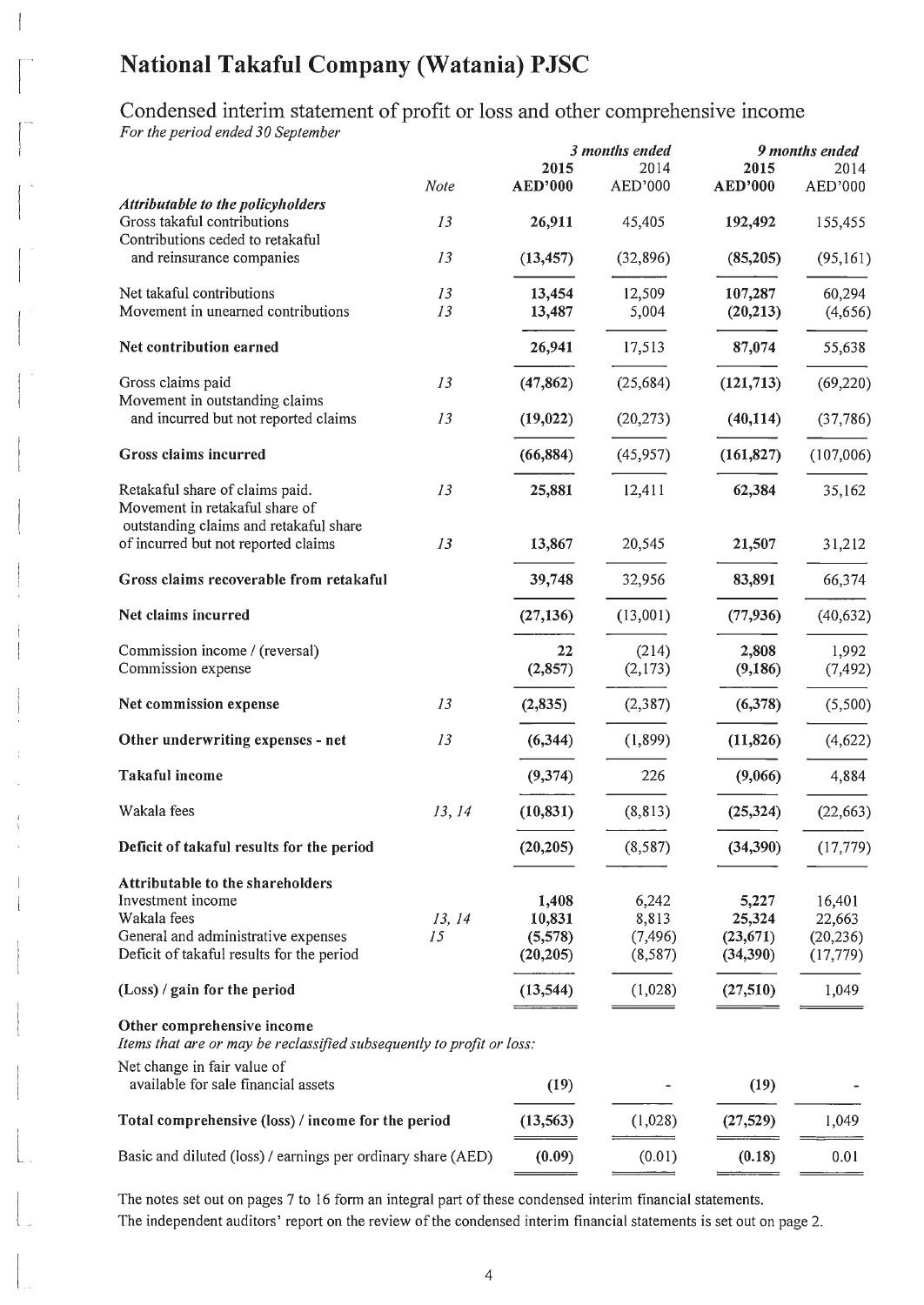$\vert$  .

 $\begin{bmatrix} 1 & 1 \\ 1 & 1 \end{bmatrix}$ 

 $\begin{bmatrix} 1 & 1 \\ 1 & 1 \end{bmatrix}$ 

 $\begin{pmatrix} 1 & 1 \\ 1 & 1 \\ 1 & 1 \end{pmatrix}$ 

 $\begin{pmatrix} 1 & 1 \\ 1 & 1 \end{pmatrix}$ 

 $\begin{array}{c} \begin{array}{c} \begin{array}{c} \begin{array}{c} \begin{array}{c} \end{array} \\ \end{array} \\ \begin{array}{c} \end{array} \end{array} \end{array} \end{array}$ 

 $\begin{bmatrix} 1 \\ 1 \end{bmatrix}$ 

L

 $\begin{array}{c} \hline \end{array}$ 

 $\begin{pmatrix} 1 & 1 \\ 1 & 1 \end{pmatrix}$ 

 $\Big|$ .

Condensed interim statement of changes in shareholders' equity *For the nine month period ended 30 September 2015* 

|                                                                    | <b>Share</b><br>capital<br><b>AED'000</b> | reserve<br><b>AED'000</b> | <b>Fair value Accumulated</b><br>losses<br><b>AED'000</b> | Total<br><b>AED'000</b> |
|--------------------------------------------------------------------|-------------------------------------------|---------------------------|-----------------------------------------------------------|-------------------------|
| At 1 January 2014                                                  | 150,000                                   |                           | (20, 022)                                                 | 129,978                 |
| Profit for the period<br>Other comprehensive income for the period |                                           |                           | 1,049                                                     | 1,049                   |
| As at 30 September 2014                                            | 150,000                                   |                           | (18,973)                                                  | 131,027                 |
| At 1 January 2015                                                  | 150,000                                   |                           | (29, 817)                                                 | 120,183                 |
| Loss for the period<br>Other comprehensive loss for the period     |                                           | (19)                      | (27,510)                                                  | (27,510)<br>(19)        |
| As at 30 September 2015                                            | 150,000                                   | (19)                      | (57, 327)                                                 | 92,654                  |

The notes set out on pages 7 to 16 form an integral part of these condensed interim financial statements.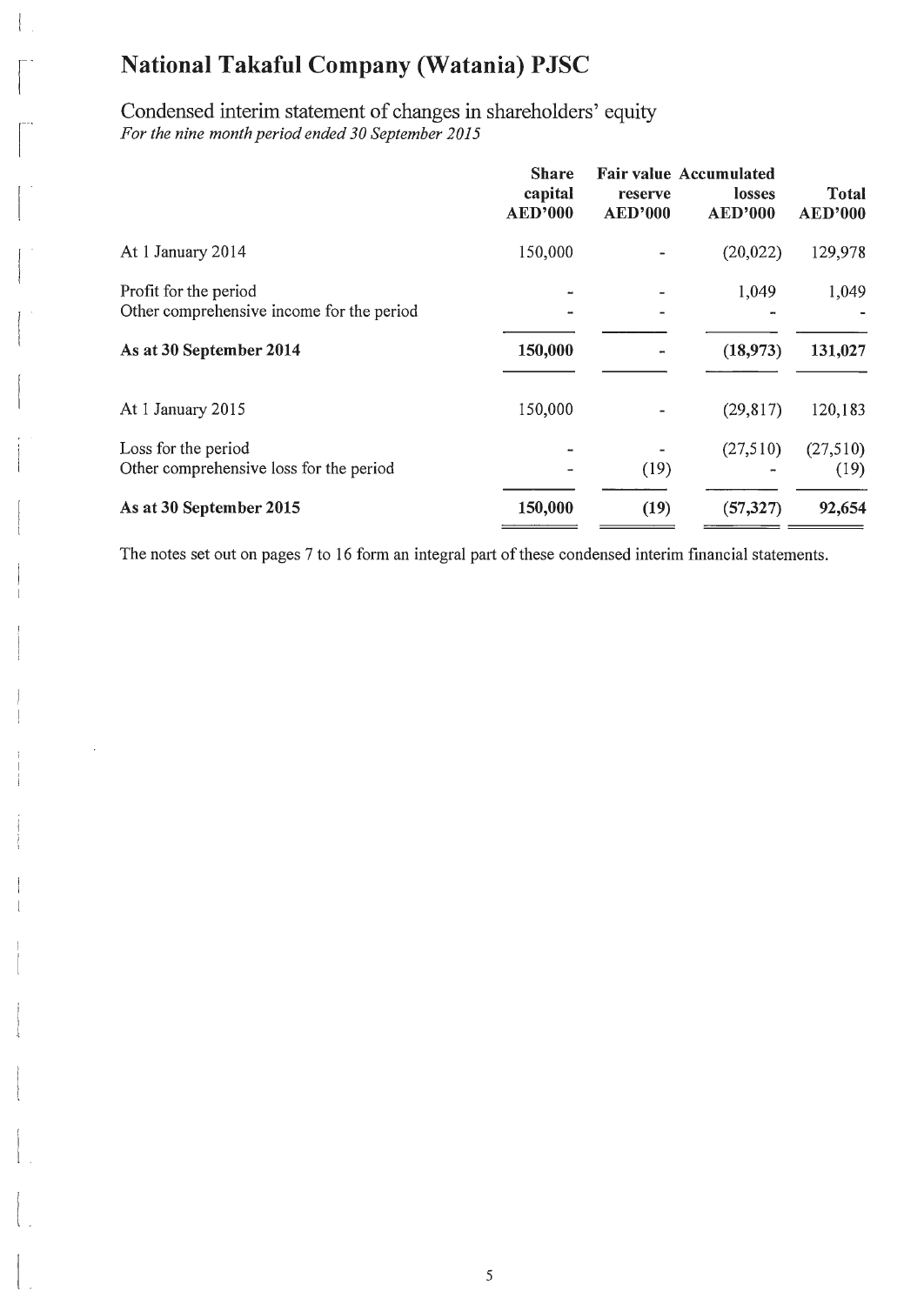# Condensed interim statement of cash flows

*For the nine month period ended 30 September* 

1 1

 $\overline{\phantom{a}}$ 

 $\begin{bmatrix} 1 & 1 \\ 1 & 1 \end{bmatrix}$ 

 $\begin{bmatrix} 1 & 1 \\ 1 & 1 \end{bmatrix}$ 

 $\begin{bmatrix} 1 \\ 1 \end{bmatrix}$ 

 $\frac{1}{2}$ 

 $\vert$ 

l

 $\begin{array}{c} \begin{array}{ccc} \text{1} & \text{1} & \text{1} & \text{1} & \text{1} & \text{1} & \text{1} & \text{1} & \text{1} & \text{1} & \text{1} & \text{1} & \text{1} & \text{1} & \text{1} & \text{1} & \text{1} & \text{1} & \text{1} & \text{1} & \text{1} & \text{1} & \text{1} & \text{1} & \text{1} & \text{1} & \text{1} & \text{1} & \text{1} & \text{1} & \text{1} & \text{1} & \text{1} & \text{1} & \text$ 

 $\begin{bmatrix} \phantom{-} \\ \phantom{-} \end{bmatrix}$ 

 $\vert$ 

 $\vert$ 

 $\begin{bmatrix} 1 & 1 \\ 1 & 1 \end{bmatrix}$ 

 $\left| \begin{array}{c} \end{array} \right|$ 

|                                                          |             | (Unaudited)    | (Unaudited) |
|----------------------------------------------------------|-------------|----------------|-------------|
|                                                          |             | 2015           | 2014        |
|                                                          | <b>Note</b> | <b>AED'000</b> | AED'000     |
| <b>Operating activities</b>                              |             |                |             |
| (Loss) / profit for the period                           |             | (27,510)       | 1,049       |
| Adjustment for:                                          |             |                |             |
| Depreciation and amortisation                            | 15          | 1,005          | 1,508       |
| Income from investments including Wakala deposits        |             | 5,227          | (16, 401)   |
| Provision for end of service benefits                    |             | 2,298          | 571         |
| Operating loss before changes in working capital         |             | (18,980)       | (13, 273)   |
| Changes in:                                              |             |                |             |
| Reinsurance and retakaful contract assets                | 9           | (48, 493)      | (58, 186)   |
| Takaful contract liabilities                             | 9           | 87,311         | 69,416      |
| Takaful receivables                                      |             | (42, 331)      | (24, 818)   |
| Advances, deposit and other assets                       |             | (7, 812)       | (909)       |
| Payable to retakaful and brokers                         |             | 5,609          | 15,895      |
| Other liabilities                                        |             | 6,880          | 538         |
| Cash used in operations                                  |             | (17, 816)      | (11, 337)   |
| End of service benefits paid                             |             | (2,368)        | (7)         |
| Net cash used in operating activities                    |             | (20, 184)      | (11, 344)   |
| <b>Investing activities</b>                              |             |                |             |
| Purchase of property and equipment                       |             | (66)           | (1,129)     |
| Income from investments including Wakala deposits        |             | (5,227)        | 16,401      |
| Net increase in investments                              |             | (12, 565)      | (15,956)    |
| Net increase in investment property                      |             | 23,717         |             |
| Placement of Wakala deposits with banks                  |             | 8,420          | (8, 469)    |
| Net cash generated from / (used in) investing activities |             | 14,279         | (9,153)     |
| Net decrease in cash and cash equivalents                |             | (5,905)        | (20, 497)   |
| Cash and cash equivalents at the beginning of the period |             | 24,075         | 48,483      |
| Cash and cash equivalents at the end of the period       |             | 18,170         | 27,986      |

The notes set out on pages 7 to 16 form an integral part of these condensed interim financial statements.

The independent auditors' report on the review of the condensed interim financial statements is set out on page 2.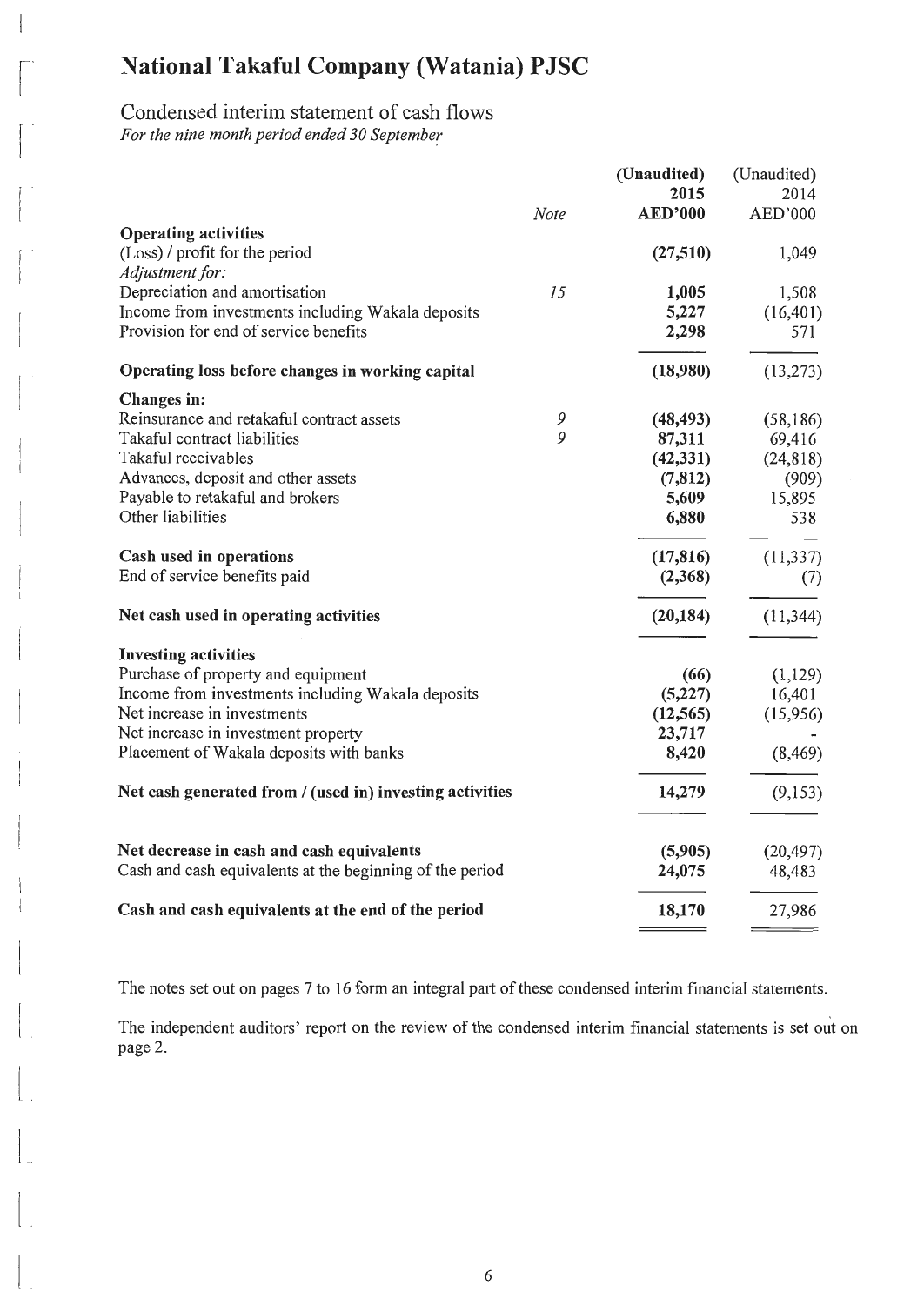Notes to the condensed interim financial statements

#### 1 Legal status and activities

 $\mathbf{I}$ 

 $\begin{bmatrix} 1 & 1 \\ 1 & 1 \end{bmatrix}$ 

 $\begin{bmatrix} 1 & 1 \\ 1 & 1 \end{bmatrix}$ 

 $\begin{bmatrix} \phantom{-} \end{bmatrix}$ 

 $\begin{bmatrix} 1 & 1 \\ 1 & 1 \end{bmatrix}$ 

 $\mathbb{R}^n$ 

l\_

 $\Bigg\vert$ .

l.<br>...

 $\vert$ 

National Takaful Company (Watania) PJSC (the "Company") was incorporated in the Emirate of Abu Dhabi, United Arab Emirates on 28 June 2011 as a public joint stock company in accordance with the United Arab Emirates Federal Law No 8 of 1984 (as amended). Incorporation of the Company was approved by the Ministry of Economy with a ministerial resolution No. (379) on 28 June 2011.

The registered office address of the Company is P.O. Box No. 6457 Abu Dhabi, United Arab Emirates. The Company is primarily authorised to engage in providing all classes of non family takaful solutions in accordance with UAE Federal Law No. 6 of 2007.

#### 2 Basis of preparation

#### *(a) Statement of compliance*

These condensed interim financial statements have been prepared in accordance with International Accounting Standard ("IAS") 34, Interim Financial Reporting. Accordingly, these do not include all of the information required for a complete set of financial statements, and should be read in conjunction with the financial statements of the Company as at and for the year ended 31 December 2014, which have been prepared in accordance with International Financial Reporting Standards (IFRS).

#### *(b) Basis of measurement*

These condensed interim financial statements have been prepared on the historical cost basis except for investment properties, available for sale financial assets and financial assets carried at fair value through profit or loss. Assets and liabilities of the investment funds fully owned by the Company have been included in these condensed interim financial statements.

#### *(c) Functional and reporting currency*

These condensed interim financial statements are presented in United Arab Emirates Dirhams ("AED"), which is the Company's functional currency. Except as indicated, financial information presented in AED has been rounded to the nearest thousand.

#### *(d) Use of estimates and judgement*

The preparation of financial statements in conformity with IFRS requires the use of certain critical accounting estimates. It also requires management to exercise its judgment in the process of applying the Company's accounting policies. In preparing these condensed interim financial statements, the significant judgements made by management in applying the Company's accounting policjes and the key sources of estimation uncertainty were the same as those that applied to the financial statements as at and for the year ended 31 December 2014.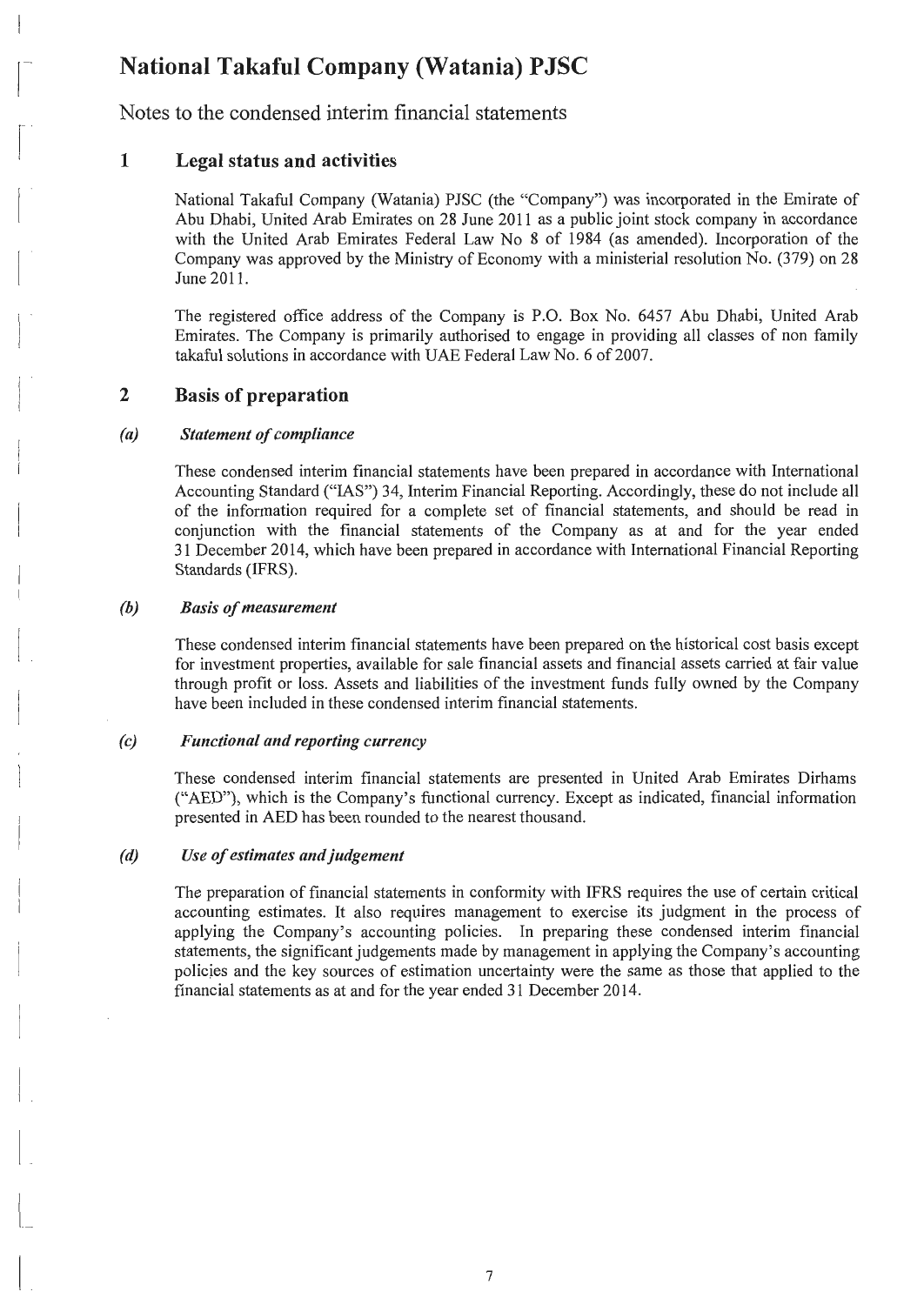Notes to the condensed interim financial statements

### **3 Significant accounting policies**

 $\vert$ 

 $\sqrt{a}$ 

 $\sqrt{2}$ 

 $\begin{bmatrix} 1 & 1 \\ 1 & 1 \end{bmatrix}$ 

 $\begin{bmatrix} \phantom{-} \end{bmatrix}$ 

t<br>Lista este

 $\begin{bmatrix} \phantom{-} \end{bmatrix}$ 

 $\begin{bmatrix} \phantom{-} & \phantom{-} \\ \phantom{-} & \phantom{-} \\ \phantom{-} & \phantom{-} \end{bmatrix}$ 

 $\begin{bmatrix} \phantom{-} & \phantom{-} \\ \phantom{-} & \phantom{-} \end{bmatrix}$ 

 $\begin{array}{c}\n\frac{1}{2} \\
\frac{1}{2} \\
\frac{1}{2}\n\end{array}$ 

 $\begin{bmatrix} \phantom{-} & \phantom{-} \\ \phantom{-} & \phantom{-} \\ \phantom{-} & \phantom{-} \end{bmatrix}$ 

 $\left| \begin{array}{c} \frac{1}{2} & \frac{1}{2} \\ \frac{1}{2} & \frac{1}{2} \end{array} \right|$ 

 $\begin{bmatrix} 1 & 1 \\ 1 & 1 \end{bmatrix}$ 

 $\begin{bmatrix} 1 & 1 \\ 1 & 1 \end{bmatrix}$ 

The accounting policies applied by the Company in the presentation of these condensed interim financial statements are consistent with those applied by the Company in its audited financial statements as at and for the year ended 31 December 2014, except for the adoption of accounting policies for investment properties and available for sale financial assets during the period as well as the new standards and interpretations effective as of 1 January 2015.

The adoption of the new and amended standards and interpretations did not have any impact on the financial position or performance of the Company during the period.

### *Investment property*

Investment property is property held for rental income or for capital appreciation, or both, but not for sale in the ordinary course of business, use in the production, supply of goods or services or for administrative purposes. Investment property is measured at cost and subsequently at fair value with any change therein recognised in the statement of profit or loss and other comprehensive income.

### *Available-for-sale financial assets*

Available-for-sale financial assets are non-derivative financial assets that are designated as available for sale or are not classified in any of the above categories of financial assets. Availablefor-sale financial assets are recognised initially at fair value plus any directly attributable transaction costs.

Subsequent to initial recognition, they are measured at fair value and changes therein, other than impairment losses and foreign currency differences on available-for-sale debt instruments are recognised in other comprehensive income and presented in the fair value reserve in equity. When an investment is derecognised, the gain or loss accumulated in equity is reclassified to profit or loss.

An available for sale financial asset is assessed at each reporting date to determine whether there is objective evidence that it is impaired. A financial asset is impaired if there is objective evidence of impairment as a result of one or more events that occurred after the initial recognition of the asset, and that loss event(s) had an impact on the estimated future cash flows of that asset that can be estimated reliably.

Objective evidence that financial assets are impaired includes default or delinquency by a debtor, restructuring of an amount due to the Group on terms that the Group would not consider otherwise, indications that a debtor or issuer will enter bankruptcy, adverse changes in the payment status of borrowers or issuers, economic conditions that correlate with defaults or the disappearance of an active market for a security. In addition, for an investment in an equity security, a significant or prolonged decline in its fair value below its cost is objective evidence of impairment. The Group considers a decline of20 % to be significant and a period of nine months to be prolonged.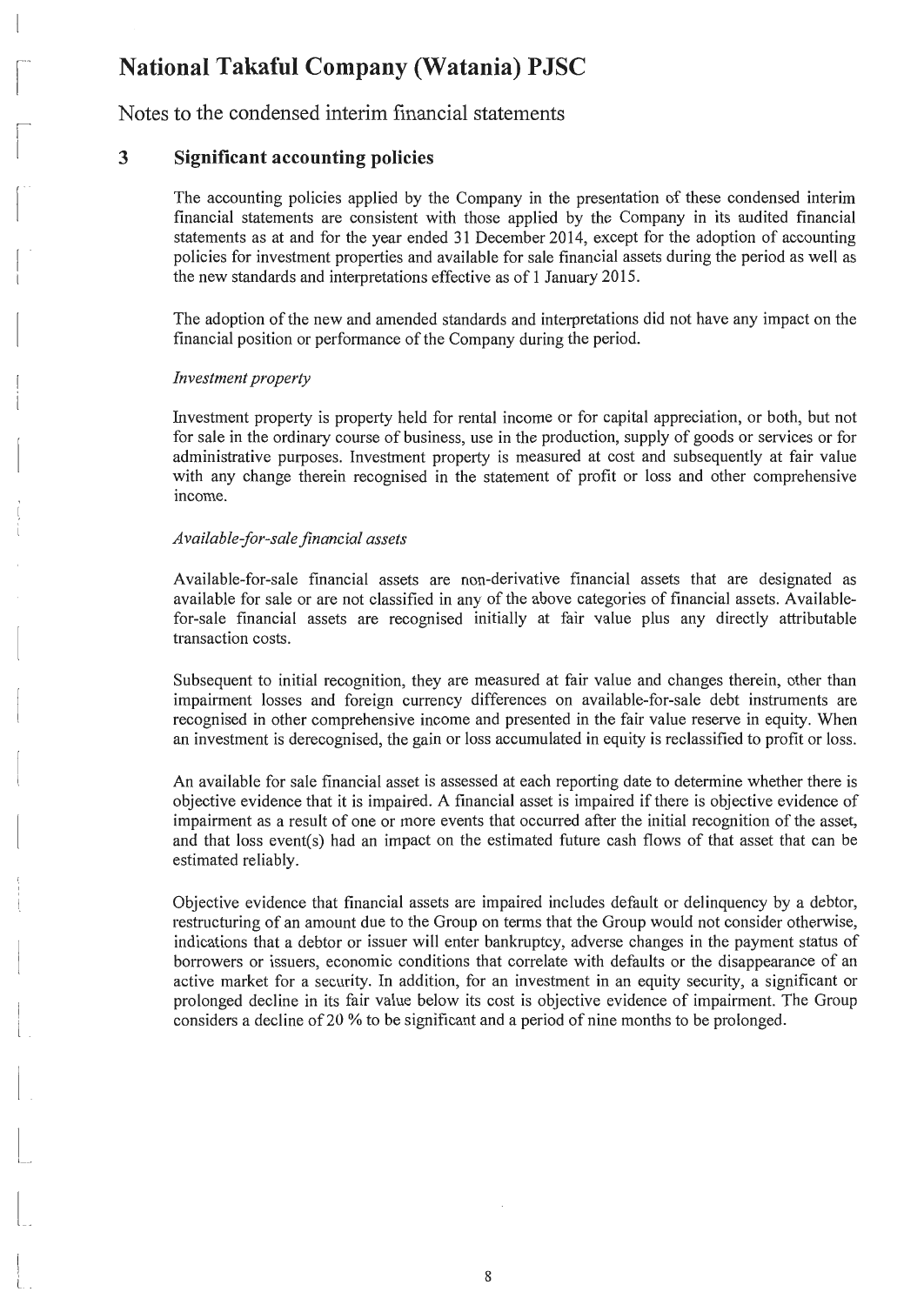Notes to the condensed interim financial statements

#### 3 Significant accounting policies *(continued)*

 $\lfloor$ 

 $\begin{bmatrix} 1 & 1 \\ 1 & 1 \end{bmatrix}$ 

 $\sqrt{2}$ 

 $\vert$ 

 $\begin{bmatrix} 1 & 1 \\ 1 & 1 \end{bmatrix}$ 

 $\begin{bmatrix} \phantom{-} \end{bmatrix}$ 

--,

l

 $\begin{array}{c} \begin{array}{c} \begin{array}{c} \begin{array}{c} \end{array} \\ \end{array} \end{array} \end{array} \end{array}$ 

 $\begin{array}{c} \begin{array}{c} \begin{array}{c} \begin{array}{c} \begin{array}{c} \end{array} \\ \end{array} \\ \begin{array}{c} \end{array} \end{array} \end{array} \end{array} \end{array}$ 

 $\vert$ 

 $\begin{bmatrix} \phantom{-} \\ \phantom{-} \\ \phantom{-} \end{bmatrix}$ 

 $\begin{bmatrix} \phantom{-} \\ \phantom{-} \end{bmatrix}$ 

 $\begin{bmatrix} 1 & 1 \\ 1 & 1 \end{bmatrix}$ 

 $\begin{bmatrix} 1 & 1 \\ 1 & 1 \end{bmatrix}$ 

 $\vert$ .

*Available-for-sale financial assets (continued)* 

Impairment losses on available-for-sale financial assets are recognised by reclassifying the losses accumulated in the fair value reserve in equity to profit or loss. The cumulative loss that is reclassified from equity to profit or loss is the difference between the acquisition cost, net of any principal repayment and amortisation, and the current fair value, less any impairment loss recognised previously in profit or loss. Changes in cumulative impairment losses attributable to application of the effective interest method are reflected as a component of interest income. If, in a subsequent period, the fair value of an impaired available-for-sale debt security increases and the increase can be related objectively to an event occurring after the impairment loss was recognised, then the impairment loss is reversed, with the amount of the reversal recognised in profit or loss. However, any subsequent recovery in the fair value of an impaired available-for-sale equity security is recognised in other comprehensive income.

#### 4 Takaful and financial risk management

The Company's takaful and financial risk management objectives and policies are consistent with those disclosed in the financial statements as at and for the year ended 31 December 2014.

#### 5 Cash and cash equivalents

|                                                                                       | (Unaudited)    | (Audited)   | (Unaudited)  |
|---------------------------------------------------------------------------------------|----------------|-------------|--------------|
|                                                                                       | 30 September   | 31 December | 30 September |
|                                                                                       | 2015           | 2014        | 2014         |
|                                                                                       | <b>AED'000</b> | AED'000     | AED'000      |
| Cash in hand                                                                          | 73             | 13          | 3            |
| Cash at bank - current account                                                        | 9,487          | 21,062      | 15,583       |
| Cash at bank - margin account                                                         |                |             |              |
| Wakala deposits with bank<br>(with original maturities of less than)<br>three months) | 8,610          | 3,000       | 12,400       |
|                                                                                       | 18,170         | 24,075      | 27,986       |

Wakala deposits carry a profit rate from 0.7 % to 3.25 % per annum *(2014: 0.95* % *to 3.25* % *per annum).*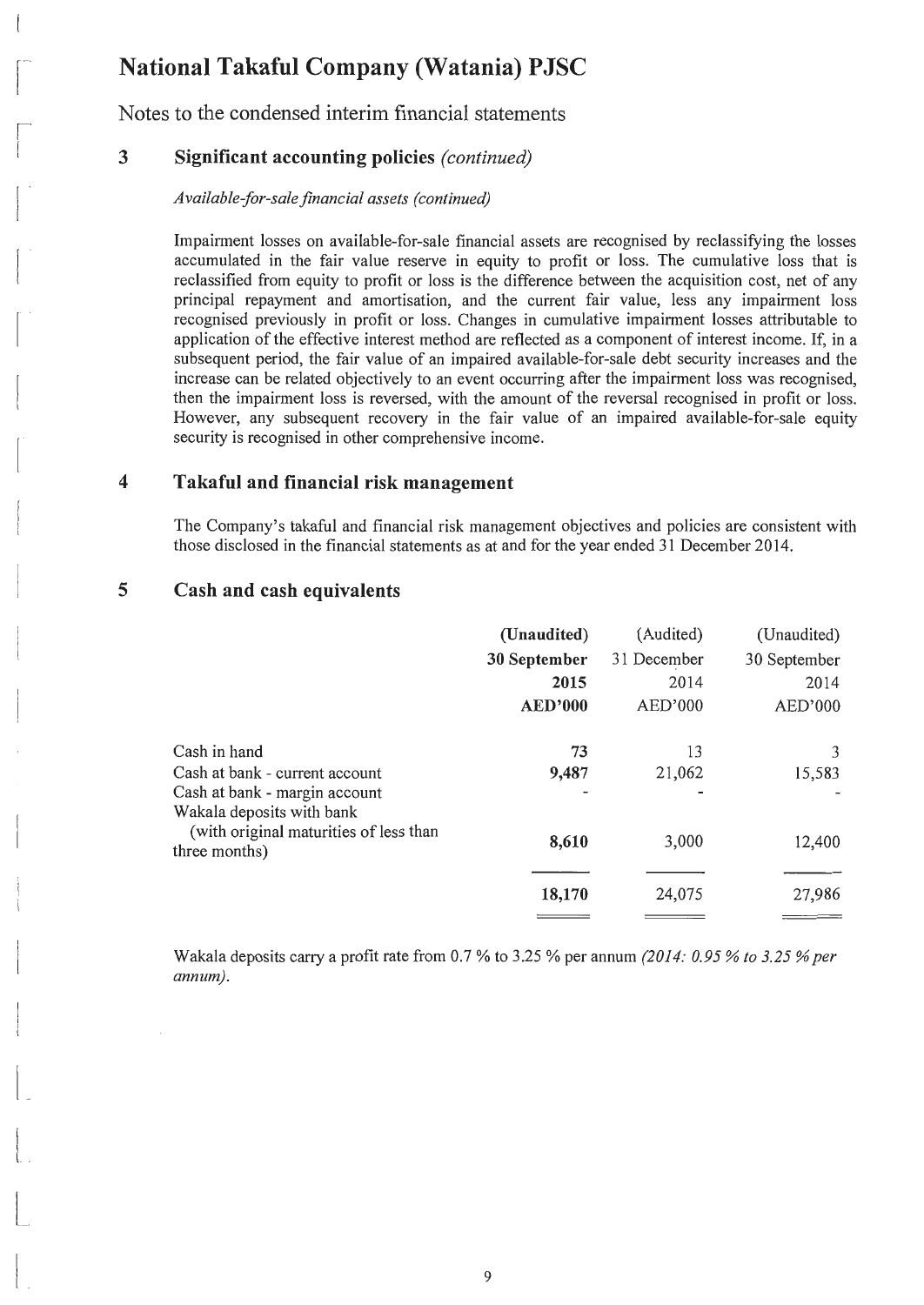$\vert$ 

 $\begin{bmatrix} 1 & 1 \\ 1 & 1 \end{bmatrix}$ 

 $\sqrt{2}$ 

 $\vert$ 

 $\begin{pmatrix} 1 & 1 \\ 1 & 1 \end{pmatrix}$ 

 $\overline{\phantom{a}}$ 

 $\begin{array}{c} \hline \end{array}$ 

 $\vert$ 

D

 $\mathcal{L}$ 

 $\mathcal{I}_{\mathcal{A}}$ 

 $\begin{bmatrix} 1 & 1 \\ 1 & 1 \end{bmatrix}$ 

u

 $\begin{bmatrix} 1 & 1 \\ 1 & 1 \end{bmatrix}$ 

 $\Big|$ 

 $\vert$  .

 $\begin{bmatrix} 1 & 1 \\ 1 & 1 \end{bmatrix}$ 

 $\begin{bmatrix} 1 & 1 \\ 1 & 1 \end{bmatrix}$ 

 $\lfloor - \rfloor$ 

Notes to the condensed interim financial statements

#### 6 Financial assets carried at fair value through profit or loss

|                                                               | (Unaudited)<br>30 September | (Audited)<br>31 December |
|---------------------------------------------------------------|-----------------------------|--------------------------|
|                                                               | 2015                        | 2014                     |
|                                                               | <b>AED'000</b>              | AED'000                  |
| Equity investments                                            |                             | 29,237                   |
| Fixed income investments                                      | 67,780                      | 82,660                   |
| Financial assets carried at fair value through profit or loss | 67,780                      | 111,897                  |

#### 7 Available for sale financial assets

| (Unaudited)              | (Audited) |
|--------------------------|-----------|
| 30 September 31 December |           |
| 2015                     | 2014      |
| <b>AED'000</b>           | AED'000   |
|                          |           |
| 9,229                    |           |
|                          |           |

#### 8 Investment properties

|                              | (Unaudited)              | (Audited) |
|------------------------------|--------------------------|-----------|
|                              | 30 September 31 December |           |
|                              | 2015                     | 2014      |
|                              | <b>AED'000</b>           | AED'000   |
| <b>Investment Properties</b> | 23,717                   |           |
|                              |                          |           |

The Company acquired 20 residential one bedroom units in Marina Blue Tower, Al Reem Island Abu Dhabi on April 30, 2015. The above carrying value includes the purchase price paid plus the associated cost to acquire the units.

As at 30 September 2015, the investment properties were included in level 2 of the fair value hierarchy. Management believes that the carrying value of these properties approximate their fair value as of 30 September 2015.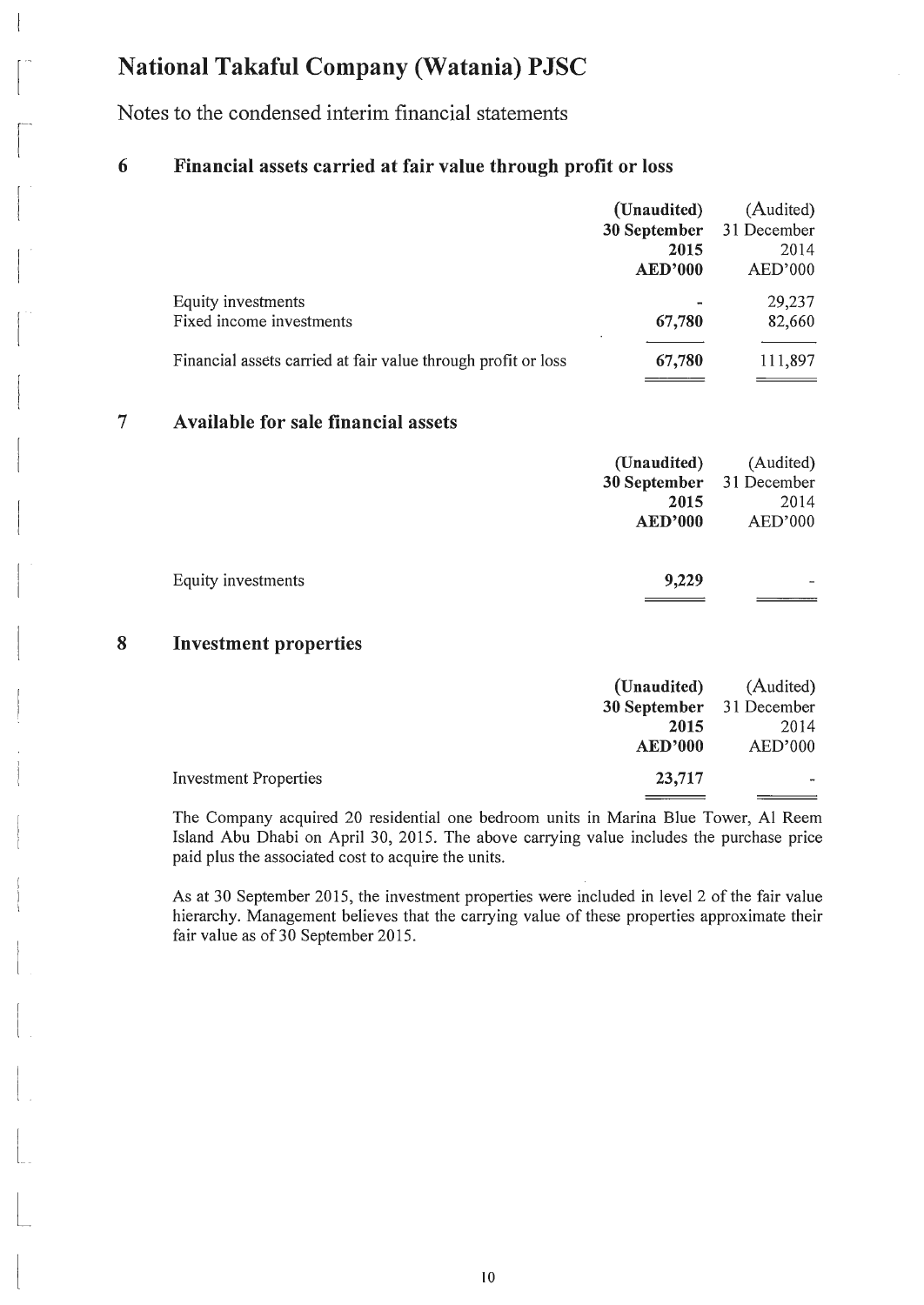Notes to the condensed interim financial statements

 $\vert$ 

 $\begin{bmatrix} 1 & 1 \\ 1 & 1 \end{bmatrix}$ 

 $\begin{bmatrix} 1 & 1 \\ 1 & 1 \end{bmatrix}$ 

 $\begin{bmatrix} 1 & 1 \\ 1 & 1 \end{bmatrix}$ 

 $\vert$ 

 $\begin{pmatrix} 1 & 1 \\ 1 & 1 \end{pmatrix}$ 

c

 $\begin{bmatrix} 1 \\ 1 \end{bmatrix}$ 

 $\begin{bmatrix} \phantom{-} \end{bmatrix}$ 

 $\begin{bmatrix} \phantom{-} \end{bmatrix}$ 

 $\begin{bmatrix} \phantom{-} \end{bmatrix}$ 

 $\begin{bmatrix} \phantom{-} \end{bmatrix}$ 

 $\begin{bmatrix} 1 & 0 \\ 0 & 1 \end{bmatrix}$ 

 $\begin{bmatrix} \phantom{-} \\ \phantom{-} \end{bmatrix}$ 

 $\begin{array}{c} \begin{array}{ccc} \end{array} & \end{array}$ 

 $\begin{bmatrix} 1 & 1 \\ 1 & 1 \end{bmatrix}$ 

 $\begin{bmatrix} 1 & 1 \\ 1 & 1 \\ 1 & 1 \end{bmatrix}$ 

 $\begin{bmatrix} 1 & 1 \\ 1 & 1 \end{bmatrix}$ 

 $\begin{bmatrix} 1 & 1 \\ 1 & 1 \end{bmatrix}$ 

### 9 Reinsurance and retakaful contract assets and takaful contract liabilities

|                                           | (Unaudited)    | (Audited)   |
|-------------------------------------------|----------------|-------------|
|                                           | 30 September   | 31 December |
|                                           | 2015           | 2014        |
|                                           | <b>AED'000</b> | AED'000     |
| <b>Takaful contract liabilities</b>       |                |             |
| Reported claims                           | 115,618        | 81,541      |
| Claims incurred but not reported          | 11,285         | 5,250       |
| Unearned contributions                    | 127,939        | 80,740      |
|                                           | 254,842        | 167,531     |
| Reinsurance and retakaful contract assets |                |             |
| Reported claims                           | 79,669         | 62,424      |
| Claims incurred but not reported          | 6,352          | 2,090       |
| Deferred retakaful contributions          | 74,556         | 47,570      |
|                                           | 160,577        | 112,084     |
| <b>Takaful liabilities-net</b>            |                |             |
| Reported claims                           | 35,949         | 19,117      |
| Claims incurred but not reported          | 4,933          | 3,160       |
| Unearned contributions                    | 53,383         | 33,170      |
|                                           | 94,265         | 55,447      |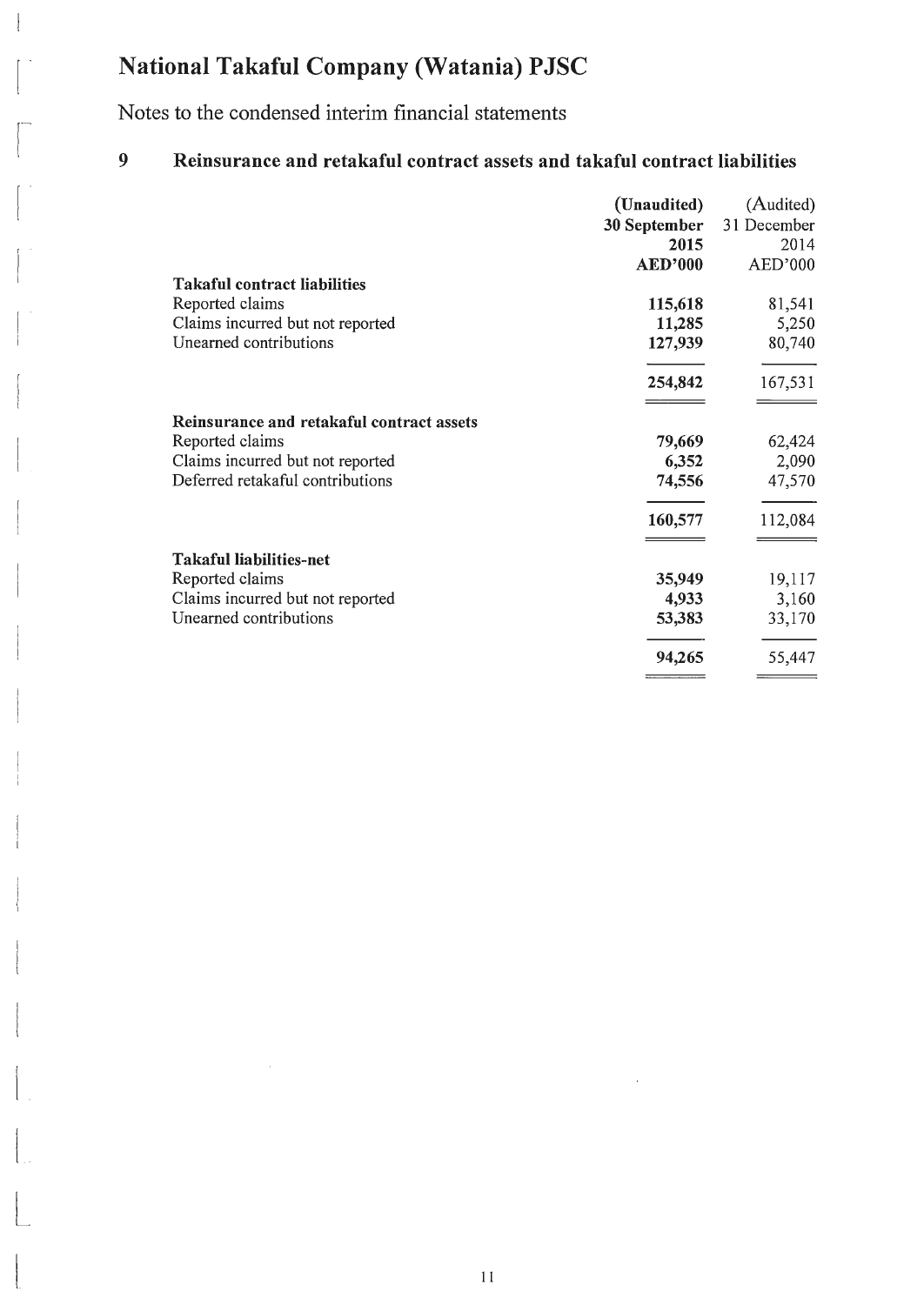Notes to the condensed interim financial statements

#### 10 Share capital

 $\vert$ 

 $\begin{bmatrix} 1 & 1 \\ 1 & 1 \end{bmatrix}$ 

 $\sqrt{2}$ 

 $\begin{pmatrix} 1 & 1 \\ 1 & 1 \end{pmatrix}$ 

 $\begin{bmatrix} 1 & 1 \\ 1 & 1 \end{bmatrix}$ 

 $\begin{bmatrix} \cdot & \cdot & \cdot \\ \cdot & \cdot & \cdot \\ \cdot & \cdot & \cdot \end{bmatrix}$ 

11

 $\overline{\phantom{a}}$ 

 $\overline{\phantom{a}}$ 

l

 $\vert$ 

 $\frac{1}{1}$ 

 $\begin{array}{c} \begin{array}{ccc} \end{array} \end{array}$ 

 $\begin{array}{c} \begin{array}{ccc} \end{array} & \end{array}$ 

 $\overline{\mathcal{L}}$ 

 $\begin{bmatrix} \phantom{-} \end{bmatrix}$ 

 $\vert$ 

 $\vert$ 

 $\begin{bmatrix} 1 & 1 \\ 1 & 1 \end{bmatrix}$ 

 $\vert$ 

|                                                                                  | (Unaudited)<br>30 September | (Audited)<br>31 December |
|----------------------------------------------------------------------------------|-----------------------------|--------------------------|
|                                                                                  | 2015<br><b>AED'000</b>      | 2014<br>AED'000          |
| Authorised, issued and fully paid up capital<br>150,000,000 shares of AED 1 each | 150,000                     | 150,000                  |
| Policyholders' fund                                                              |                             |                          |
|                                                                                  | (Unaudited)                 | (Audited)                |
|                                                                                  | 30 September                | 31 December              |
|                                                                                  | 2015                        | 2014                     |
|                                                                                  | <b>AED'000</b>              | AED'000                  |
| Deficiency of policyholders' fund                                                |                             |                          |
| Deficit in policyholders' fund                                                   | (34,390)                    | (21, 194)                |
| Deficit financed by Qard Hassan by shareholders                                  | 34,390                      | 21,194                   |
|                                                                                  |                             |                          |
|                                                                                  |                             |                          |
|                                                                                  |                             |                          |

The shareholders of the Company have financed the policyholders' deficit in accordance with the Company's policy.

#### 12 Related party transactions

The Company, in the normal course of business, collects contributions, settles claims and enters into other transactions with other businesses that fall within the definition of related parties contained in the revised International Accounting Standard 24. The following are the details of significant transactions with related parties.

|                                             | 3 months ended |         |         | 9 months ended |
|---------------------------------------------|----------------|---------|---------|----------------|
|                                             | 30 Sep         | 30 Sep  | 30 Sep  | 30 Sep         |
|                                             | 2015           | 2014    | 2015    | 2014           |
|                                             | <b>AED'000</b> | AED'000 | AED'000 | AED'000        |
| <b>Transactions with related parties</b>    |                |         |         |                |
| Gross contributions written                 |                |         | 5       |                |
| Gross contribution received                 |                |         | 6       |                |
| Compensation to key<br>management personnel |                | 530     | 4,743   | 1.584          |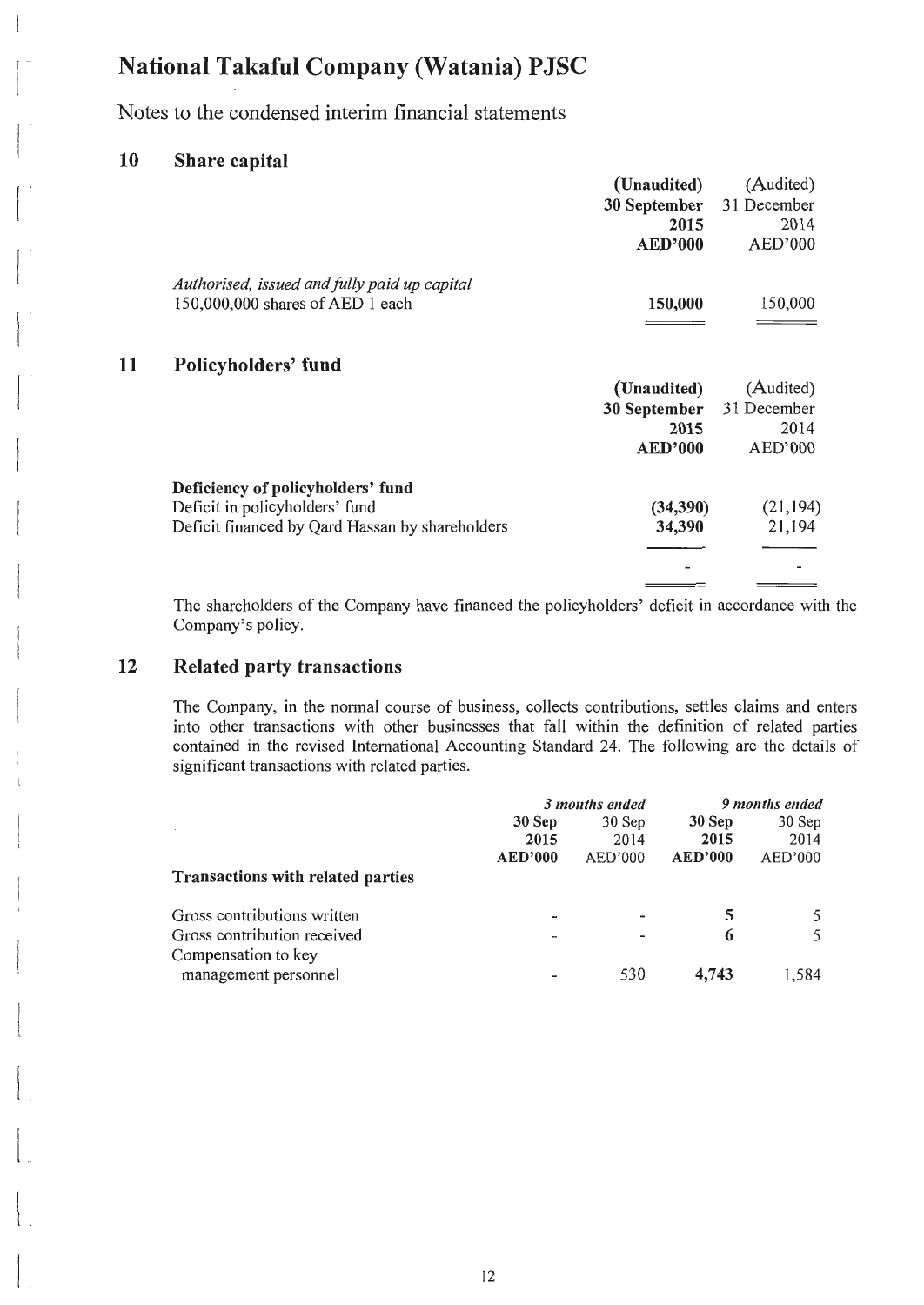Notes to the condensed interim financial statements

### 13 Segmental information

 $\vert$ 

 $\begin{bmatrix} 1 \\ 1 \end{bmatrix}$ 

 $\begin{bmatrix} 1 \\ 1 \\ 1 \\ 1 \end{bmatrix}$ 

 $\begin{bmatrix} 1 & 1 \\ 1 & 1 \end{bmatrix}$ 

 $\begin{bmatrix} 1 & 1 \\ 1 & 1 \end{bmatrix}$ 

 $\overline{a}$ 

 $\vert$ 

 $\overline{\phantom{a}}$ 

 $\vert$ 

 $\begin{bmatrix} \phantom{-} \\ \phantom{-} \end{bmatrix}$ 

 $\begin{bmatrix} \cdot & \cdot & \cdot \\ \cdot & \cdot & \cdot \end{bmatrix}$ 

 $\vert$ .

### For the nine month period ended 30 September 2015 (Unaudited)

|                                                                              | Medical<br><b>AED'000</b> | <b>Others</b><br><b>AED'000</b> | <b>Total</b><br><b>AED'000</b> |
|------------------------------------------------------------------------------|---------------------------|---------------------------------|--------------------------------|
| Gross takaful contributions                                                  | 112,979                   | 79,513                          | 192,492                        |
| Contributions ceded to retakaful                                             | (43, 658)                 | (41, 547)                       | (85,205)                       |
| Net takaful contributions                                                    | 69,321                    | 37,966                          | 107,287                        |
| Unearned premium movement                                                    | (11, 523)                 | (8,690)                         | (20, 213)                      |
| Net contribution earned                                                      | 57,798                    | 29,276                          | 87,074                         |
| Gross claim paid                                                             | (65, 037)                 | (56, 676)                       | (121, 713)                     |
| Movement in outstanding and IBNR claims                                      | (4, 426)                  | (35,687)                        | (40, 114)                      |
| Retakaful share of claims paid<br>Movement in retakaful share of outstanding | 28,652                    | 33,732                          | 62,384                         |
| and IBNR claims                                                              | 2,366                     | 19,141                          | 21,507                         |
| Net claims incurred                                                          | (38, 445)                 | (39, 491)                       | (77, 936)                      |
| Net commission expense                                                       | (5, 641)                  | (737)                           | (6,378)                        |
| Other underwriting expenses - net                                            | (9, 838)                  | (1,988)                         | (11, 826)                      |
| Total operating gain                                                         | 3,874                     | (12,940)                        | (9,066)                        |
| Wakala fee                                                                   | (13, 397)                 | (11, 927)                       | (25, 324)                      |
| Deficit of takaful results for the period                                    | (9,523)                   | (24, 867)                       | (34, 390)                      |

Segment reporting by business in respect of assets and liabilities are not available for disclosure purposes.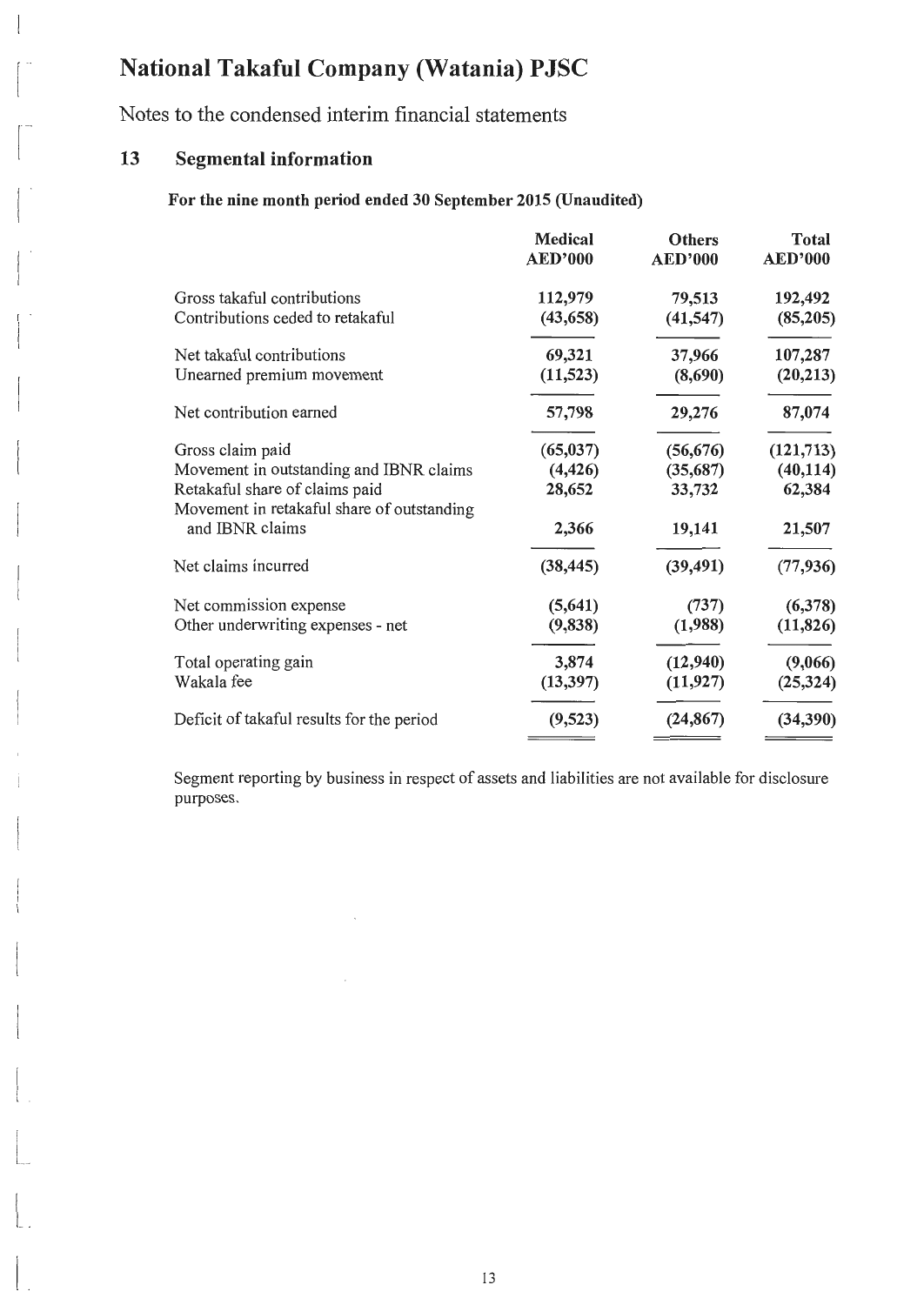Notes to the condensed interim financial statements

### n 13 Segmental information *(continued)*

 $\vert$ 

For the nine month period ended 30 September 2014 (Unaudited)

|                                            | Medical<br>AED'000 | Others<br>AED'000 | Total<br>AED'000 |
|--------------------------------------------|--------------------|-------------------|------------------|
| Gross takaful contributions                | 91,320             | 64,135            | 155,455          |
| Contributions ceded to retakaful           | (62, 873)          | (32, 288)         | (95,161)         |
| Net takaful contributions                  | 28,447             | 31,847            | 60,294           |
| Unearned premium movement                  | (2,110)            | (2, 546)          | (4,656)          |
| Net contribution earned                    | 26,337             | 29,301            | 55,638           |
| Gross claim paid                           | (37, 336)          | (31, 884)         | (69, 220)        |
| Movement in outstanding and IBNR claims    | (1,311)            | (36, 475)         | (37, 786)        |
| Retakaful share of claims paid             | 22,625             | 12,537            | 35,162           |
| Movement in retakaful share of outstanding |                    |                   |                  |
| and IBNR claims                            | 1,191              | 30,021            | 31,212           |
| Net claims incurred                        | (14, 831)          | (25, 801)         | (40, 632)        |
| Net commission (expense) / income          | (3,189)            | (2,311)           | (5,500)          |
| Other underwriting expenses - net          | (3,178)            | (1, 444)          | (4,622)          |
| Total operating gain                       | 5,139              | (255)             | 4,884            |
| Wakala fee                                 | (10, 477)          | (12, 186)         | (22, 663)        |
| Deficit of takaful results for the period  | (5,338)            | (12, 441)         | (17, 779)        |
|                                            |                    |                   |                  |

Segment reporting by business in respect of assets and liabilities are not available for disclosure purposes.

### 14 Wakala fees

The shareholders manage the takaful operations of the Company for the policyholders and charge a maximum of 45% of gross directly written contributions. During the nine months period ended 30 September 2015, Wakala fee has been charged at 15% *(2014:15%).* 

### 15 General and administrative expenses

|                                              | (Unaudited)    |         | (Unaudited)    |         |
|----------------------------------------------|----------------|---------|----------------|---------|
|                                              | 3 months ended |         | 9 months ended |         |
|                                              | $30$ Sep       | 30 Sep  | 30 Sep         | 30 Sep  |
|                                              | 2015           | 2014    | 2015           | 2014    |
|                                              | <b>AED'000</b> | AED'000 | <b>AED'000</b> | AED'000 |
| Staff cost                                   | 4,484          | 5,449   | 18,921         | 14,674  |
| Rent, rates and service charges              | 208            | 675     | 1,188          | 1,435   |
| Office stationary and maintenance            | 143            | 179     | 563            | 461     |
| Marketing and advertising                    | 11             | 50      | 278            | 404     |
| IT maintenance costs                         | 125            | 254     | 599            | 624     |
| Audit, legal and other professional expenses | 105            | 301     | 554            | 808     |
| Directors' remuneration                      | 99             | 18      | 358            | 141     |
| Depreciation and amortisation                | 336            | 542     | 1,005          | 1,508   |
| Others                                       | 67             | 28      | 205            | 181     |
|                                              | 5,578          | 7,496   | 23,671         | 20,236  |
|                                              |                |         |                |         |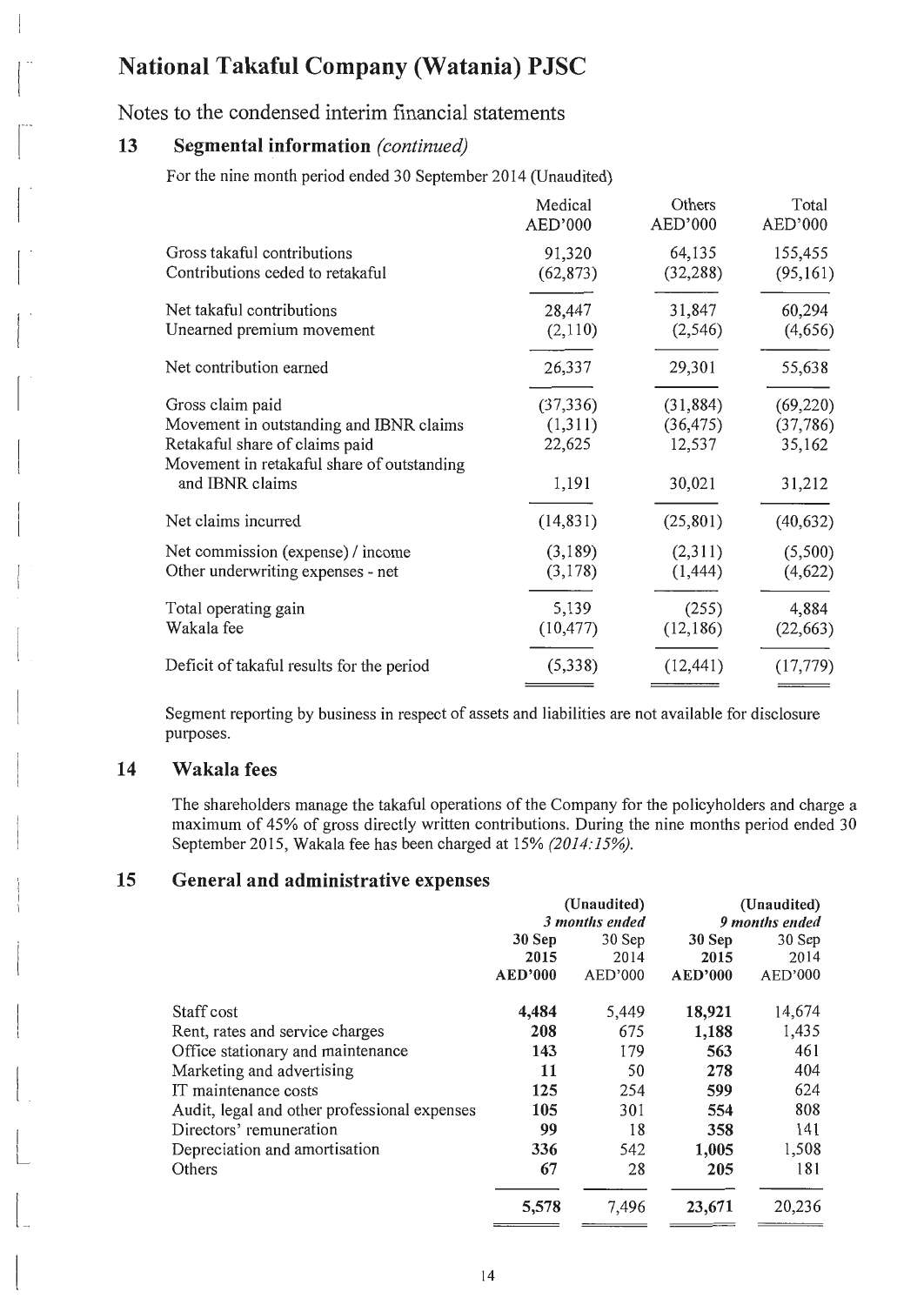Notes to the condensed interim financial statements

#### 16 Fair value of financial instruments

 $\vert$ 

 $\begin{bmatrix} 1 & 1 \\ 1 & 1 \end{bmatrix}$ 

 $\begin{bmatrix} 1 & 1 \\ 1 & 1 \end{bmatrix}$ 

 $\begin{bmatrix} 1 \\ 1 \end{bmatrix}$ 

 $\begin{bmatrix} 1 & 1 \\ 1 & 1 \end{bmatrix}$ 

 $\begin{bmatrix} \phantom{-} & \phantom{-} \\ \phantom{-} & \phantom{-} \\ \phantom{-} & \phantom{-} \end{bmatrix}$ 

 $\left| \right|$ 

 $\begin{bmatrix} \phantom{-} & \phantom{-} \\ \phantom{-} & \phantom{-} \end{bmatrix}$ 

 $\begin{bmatrix} \frac{1}{2} & \frac{1}{2} \\ \frac{1}{2} & \frac{1}{2} \end{bmatrix}$ 

 $\begin{bmatrix} \phantom{-} & \phantom{-} \\ \phantom{-} & \phantom{-} \end{bmatrix}$ 

 $\vert$ 

 $\left| \begin{array}{c} \frac{1}{2} & \frac{1}{2} \\ \frac{1}{2} & \frac{1}{2} \end{array} \right|$ 

 $\begin{array}{c} \begin{array}{ccc} \text{1} & \text{1} & \text{1} & \text{1} & \text{1} & \text{1} & \text{1} & \text{1} & \text{1} & \text{1} & \text{1} & \text{1} & \text{1} & \text{1} & \text{1} & \text{1} & \text{1} & \text{1} & \text{1} & \text{1} & \text{1} & \text{1} & \text{1} & \text{1} & \text{1} & \text{1} & \text{1} & \text{1} & \text{1} & \text{1} & \text{1} & \text{1} & \text{1} & \text{1} & \text$ 

 $\begin{bmatrix} 1 & 1 \\ 1 & 1 \end{bmatrix}$ 

 $\mathsf{L}$ 

A number of the Company's accounting policies and disclosures require the measurement of fair values, for both financial and non-financial assets and liabilities.

Management regularly reviews significant unobservable inputs and valuation adjustments. If third party information, such as broker quotes or pricing services, is used to measure fair values, then the management assesses the evidence obtained from the third parties to support the conclusion that such valuations meet the requirements of IFRS, including the level in the fair value hierarchy in which such valuations should be classified.

When measuring the fair value of an asset or a liability, the Company uses market observable data as far as possible. Fair values are categorised into different levels in a fair value hierarchy based on the inputs used in the valuation techniques as follows:

- Level 1: quoted prices (unadjusted) in active markets for identical assets or liabilities.
- Level 2: inputs other than quoted prices included in Level 1 that are observable for the asset or liability, either directly (i.e. as prices) or indirectly (i.e. derived from prices).
- Level 3: inputs for the asset or liability that are not based on observable market data (unobservable inputs).

If the inputs used to measure the fair value of an asset or a liability might be categorised in different levels of the fair value hierarchy, then the fair value measurement is categorised in its entirety in the same level of the fair value hierarchy as the lowest level input that is significant to the entire measurement.The Company recognises transfers between levels of the fair value hierarchy at the end of the reporting period during which the change has occurred.

#### *(a) Financial instruments measured at fair value - fair value hierarchy*

The table below analyses financial instruments measured at fair value at the end of the reporting period, by the level in the fair value hierarchy into which the fair value measurement is categorised:

|                                                                                          | Level 1<br><b>AED'000</b> | Level 2<br><b>AED'000</b> | Level 3<br><b>AED'000</b> | <b>Total</b><br><b>AED'000</b> |
|------------------------------------------------------------------------------------------|---------------------------|---------------------------|---------------------------|--------------------------------|
| 30 September 2015                                                                        |                           |                           |                           |                                |
| Financial assets at fair value<br>through profit or loss<br>Available for sale financial | 67,780                    |                           |                           | 67,780                         |
| assets                                                                                   | 9,229                     | $\blacksquare$            |                           | 9,229                          |
| 31 December 2014                                                                         |                           |                           |                           |                                |
| Financial assets at fair value<br>through profit or loss                                 | 111,897                   |                           |                           | 111,897                        |

#### *(b) Financial instruments not measured at fair value – fair value hierarchy*

Carrying value of all other assets and liabilities that are not measured at fair value are close approximates of their fair values.